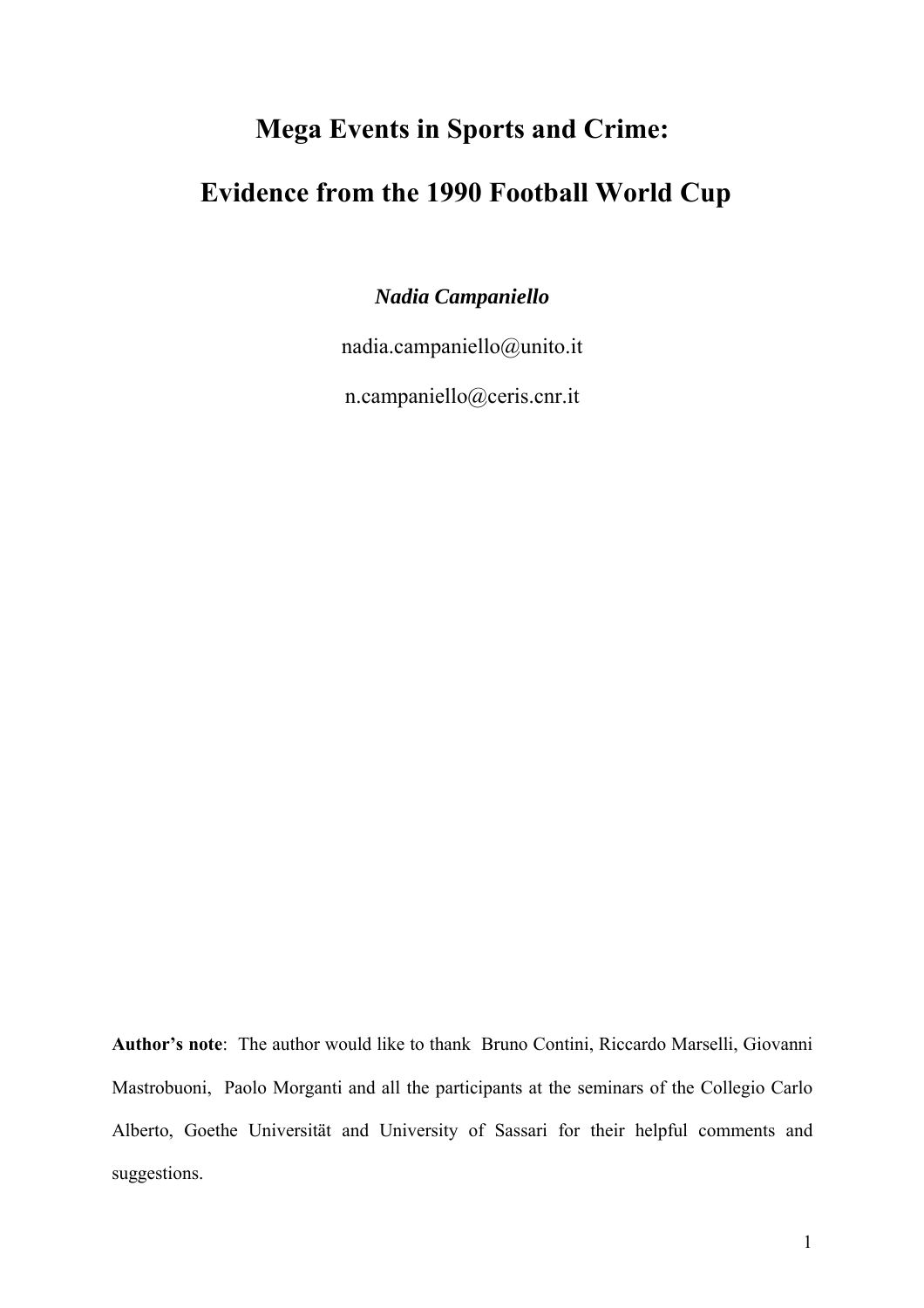### **Abstract**

Despite an increasing desire to host major sport events there is almost no research that tries to identify and measure the possible negative spillovers they generate. In particular, there is limited understanding about crime responses. This paper investigates the causal relation between hosting the 1990 Football World Cup and crime rates at the province level. Using a fixed effect estimator to control for province level differences in crime, we find that hosting the Football World Cup leads to a significant increase in most property crimes (bagsnatching, pick-pocketing, shop-lifting and burglary), but only in one violent crime (intentional personal injuries).

#### *Keywords: mega event, crime, Football World Cup, negative spillovers*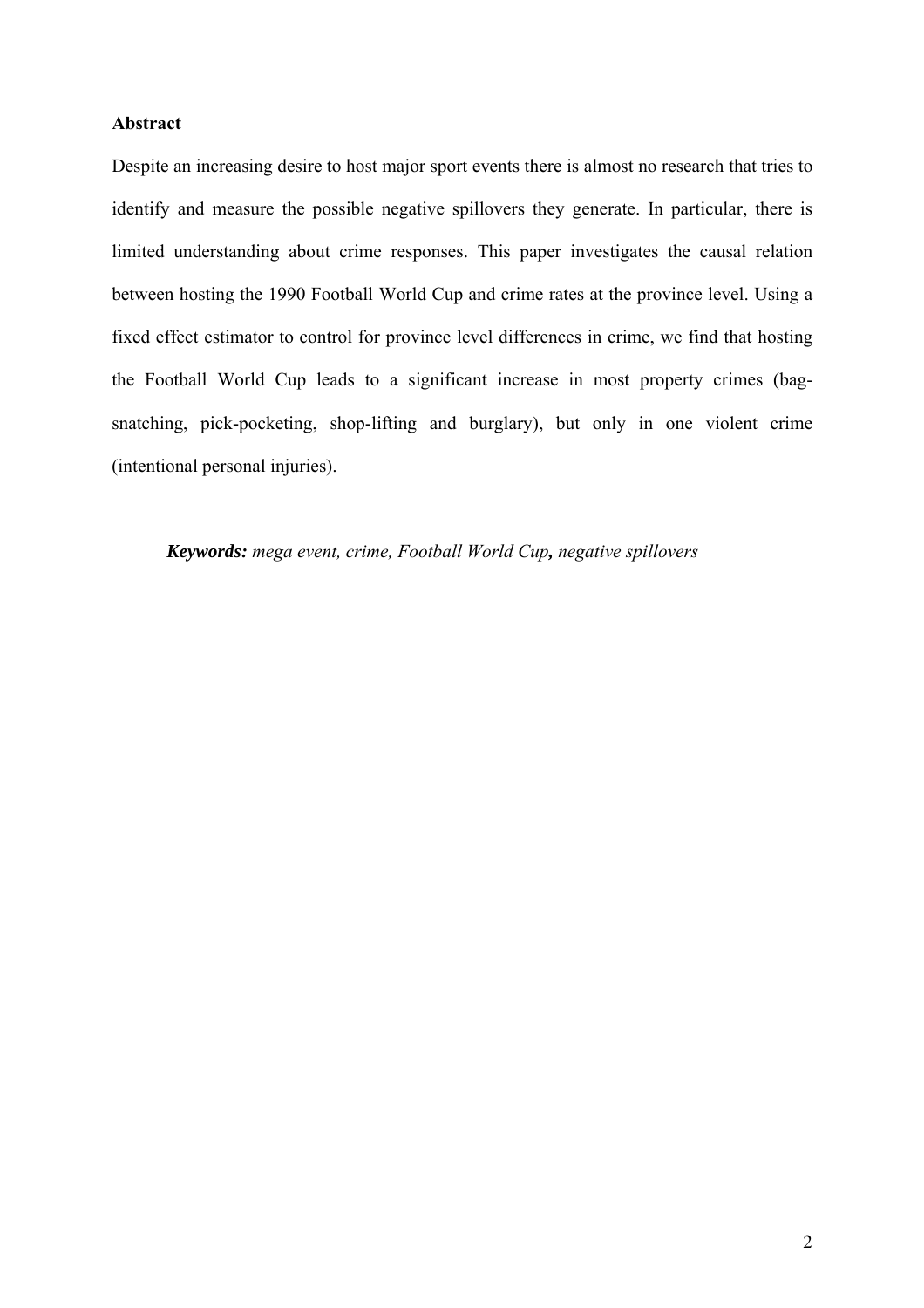#### **1. Introduction**

The decision to host a mega event like the Football World Cup generates both opportunities and concerns. During these events it is likely that employment and business opportunities increase, new or improved infrastructures are developed, revenue for local governments increase, and tourism flourishes; thus giving international recognition to the city. This might even boost the feeling of being part of a community. The down side might include traffic congestion, increased crime rates, pollution, increased price of land, housing, goods and services, more car accidents, and animosity between tourists and locals (Baloglu and Deccio, 2002; Clarke, 2004; Andersson, Rustad and Solberg, 2004; Dwyer and Mules, 2005; Hiller, 1989; Burns and Mules, 1989). In this paper we focus our attention on one relevant concern of hosting a mega event: its effect on crime, which leads to social costs, typically borne by the citizen of the hosting city (Burbank, Heying and Andranovich, 2000; Preuss and Solberg, 2006).

The problem of crime during a mega event is often neglected, not investigated, and not correctly perceived by the local residents. Ohmann, Jones and Wilkes (2006) analyzed the perceived impact of the 2006 Football World Cup upon residents of one of the host provinces. Crime was one of the explored perceived negative impacts. They found that, even though crime rates did increase, just 12% of citizen correctly perceived this increase. A possible explanation for the discrepancy between the respondents' perception and police report could be lack of media coverage on these arrests.

The 1990 Football World Cup has been chosen because it is second only to the Olympics as the biggest tournament in the world, and is the last major sport event in Italy for which the data are available. Using official crime statistics of around 100 Italian provinces over several years we use the World Cup as our testing ground of criminal spillovers.

3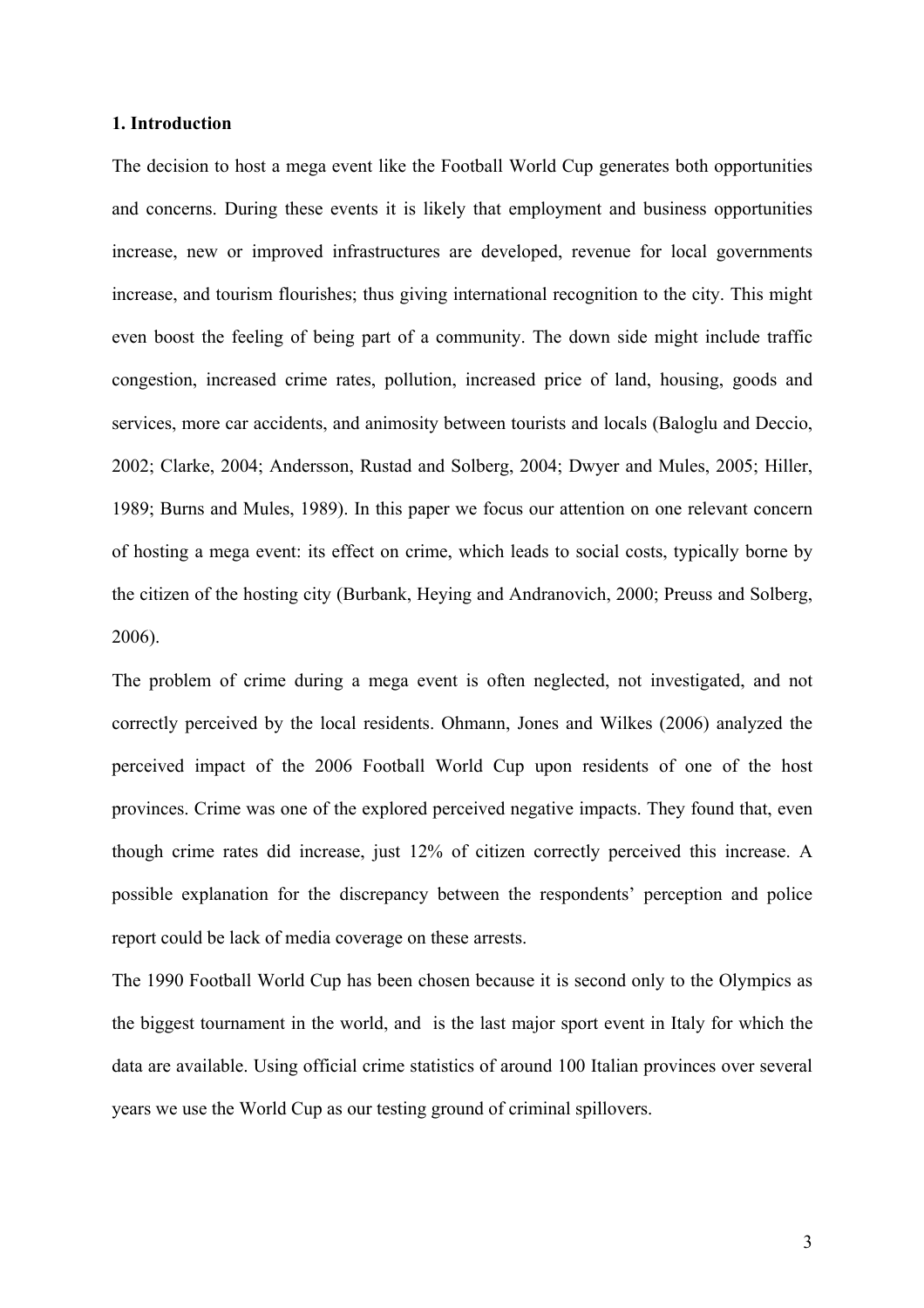In particular we identify provinces that hosted a game between June 8 and July 8, 1990 (the treatment group), and compare them to those provinces that did not have such mega event in place (our control group). Map 1 and Table 1 show, respectively, the provinces that hosted the football matches, the name of the stadiums, their capacity and the number of matches played.

#### **<Map 1>**

#### **<Table 1>**

We find that in 1990 there was an increase in crime rates greater in the host provinces than in the others for most property crimes, and that these effects are robust to controlling for other factors often thought to be associated with crime.

#### **2. Literature review**

Sport events are likely to be the scene of both premeditated and opportunistic crimes, like theft, drunkenness, disorderly behaviour and vandalism (Hall, 1992; Getz, 1997). Only few papers have looked at the relationship between hosting mega events and crime, Hall (1997) identifies a relationship between the hosting of these events and an increase in robbery, sexual and common assaults. Hall and Selwood (1989) mention the increase in petty crime during the America's Cup in 1987. Barker et al. (2002) analyze the America's Cup 2000 in Auckland, and notice that crime is a spatial phenomenon that is subject to dislocation, and the reason why it is likely to be higher in areas hosting special events is related to its tendency to cluster in areas where there is an higher concentration of tourism amenities and attractions and where security is less concentrated. These results are also in line with Billings and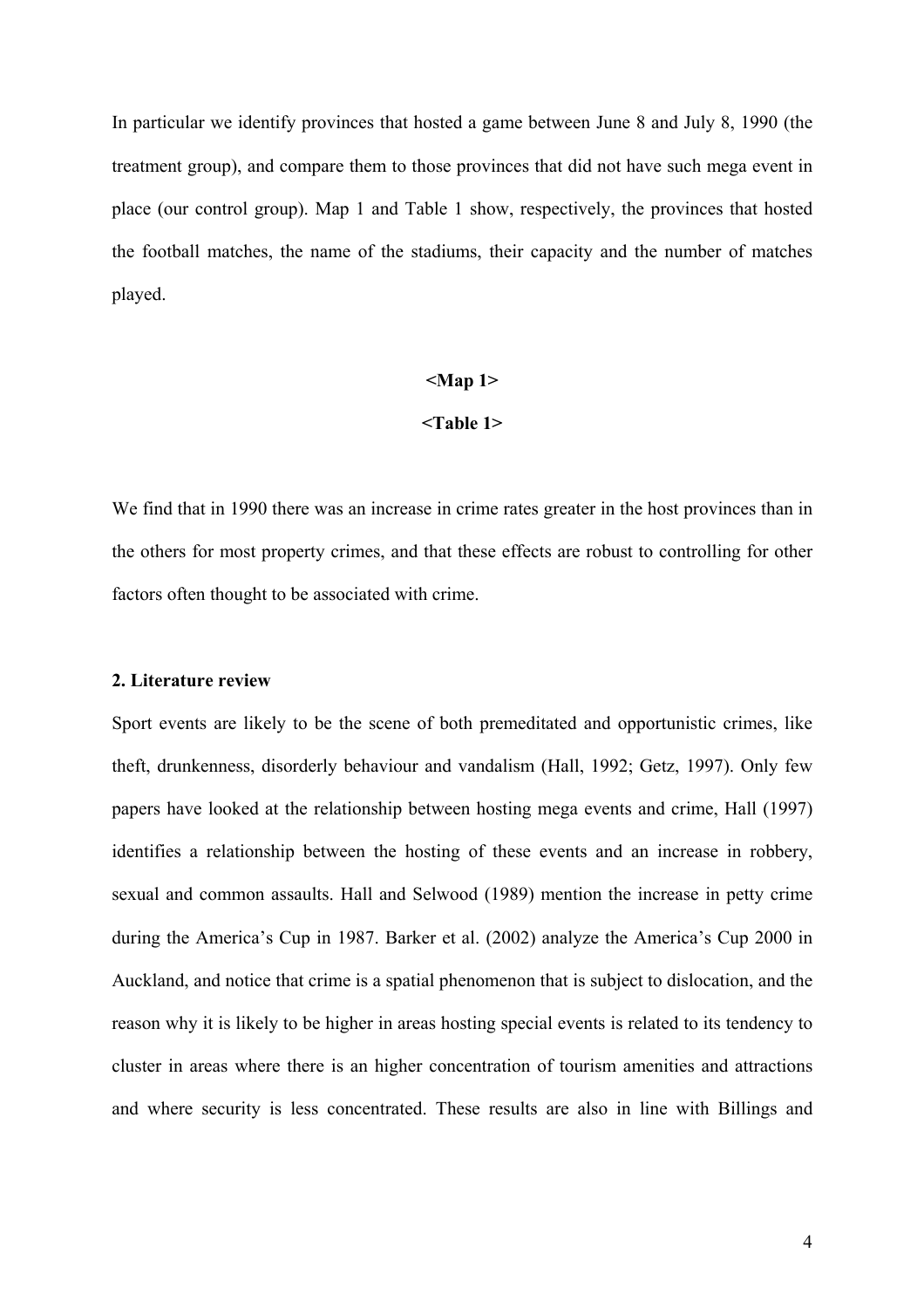Depken (2011), who find that criminal activity increases in the vicinity of the venue when sport events are held.

Most of the studies focus on the relationship between crime and tourism finding a positive relationship between them, mainly for property crimes. In particular, Howsen and Jarrell (1990), McPheters and Stronge, (1974) and Harper (2001) find that tourism has a positive impact on the crimes of burglary, larceny and robbery and no impact on crimes against the person (murder, rape and assault).

Researchers have focused on the relationship between crime and tourism because the perceived riskiness of a city could induce tourists to choose alternative and less dangerous destinations. And it is hard to change the negative image of a city that potential tourists may hold (Dimanche and Lepetic, 1999). But this same reason represents the major shortcoming of analyses based on simple correlations between crime and tourism: if tourists avoid to visit cities with high levels of crime the estimated effect of tourism on crime is going to be biased. This study estimates how exogenously driven variation in the attractiveness of cities, in our case hosting of a World Cup game, influences crime.

#### **3. The economic model**

The basic assumption of the economic model of crime is that individuals maximize their expected utility and, consequently, their decision to engage or not in criminal activities is rational, and responds to the perceptions of the benefits and costs of illegal actions (see Becker, 1968; Ehrlich, 1973; Block and Heineke, 1975; Freeman, 1999, Howsen, Jarrell, 1987). Crime is regarded exactly as any other economically important activity or "industry" (Becker, 1968). Criminals, victims or representatives of law enforcement, all respond to incentives, both positive e negative, and try to maximize their wellbeing (Ehrlich, 1996; Marselli and Vannini, 1999). The approach follows the economists' usual analysis of choice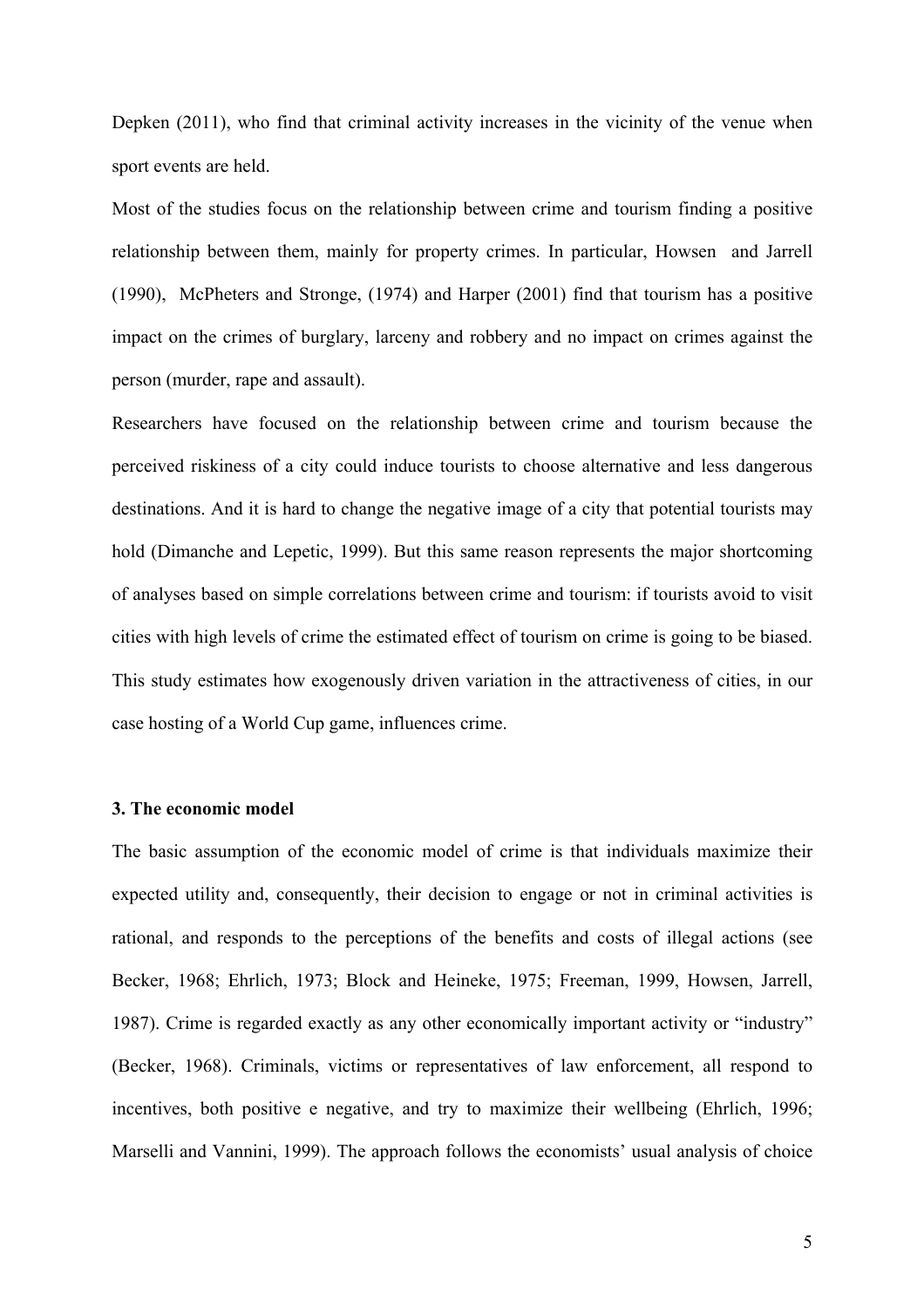and assumes that a person commits an offense if the expected utility he derives exceeds the utility he could get by using his time and other resources differently (Becker, 1968).

It has to be pointed out that people have different disgust for crime, but they respond to incentives, and if they rewards structure associated with an action changes, their choices are also likely to change.

The supply of crime depends on several factors, like the legitimate labour opportunities of potential criminals, the probability of arrest and penalization, and the potential criminal earnings (Freeman, 1996 and 1999).

For a given individual the expected benefits *(B)* of committing a crime are equal to the expected payoff, that is the probability of not being apprehended (1-*p*) times the rewards (*R*), minus the total costs associated with planning and executing the crime (*C*), minus the foregone wages from legitimate activities (*W*), minus the expected punishment *(S)* for the committed crime (*pS*). We assume that individuals are risk neutral. A crime is going to be committed  $(Cr=1)$  every time the expected benefits outweigh the expected costs:

(1) 
$$
Cr = I[B \ge 0] = I[(1-p)R - C - W - pS \ge 0],
$$

where *I[.]* is an indicator function equal to one whenever the statement is true and 0 otherwise. Summing these individual decisions over individuals and time, and dividing everything by the populations leads to a crime rate that is a function of *p, R, C, W,* and *S*. Starting from these theoretical considerations we will specify and estimate a model in which the dependent variable is the number of crimes and the explanatory variables are a number of economic and social characteristics which are supposed to capture all the factors that determine the supply of crime (a detailed description is given in the following paragraph).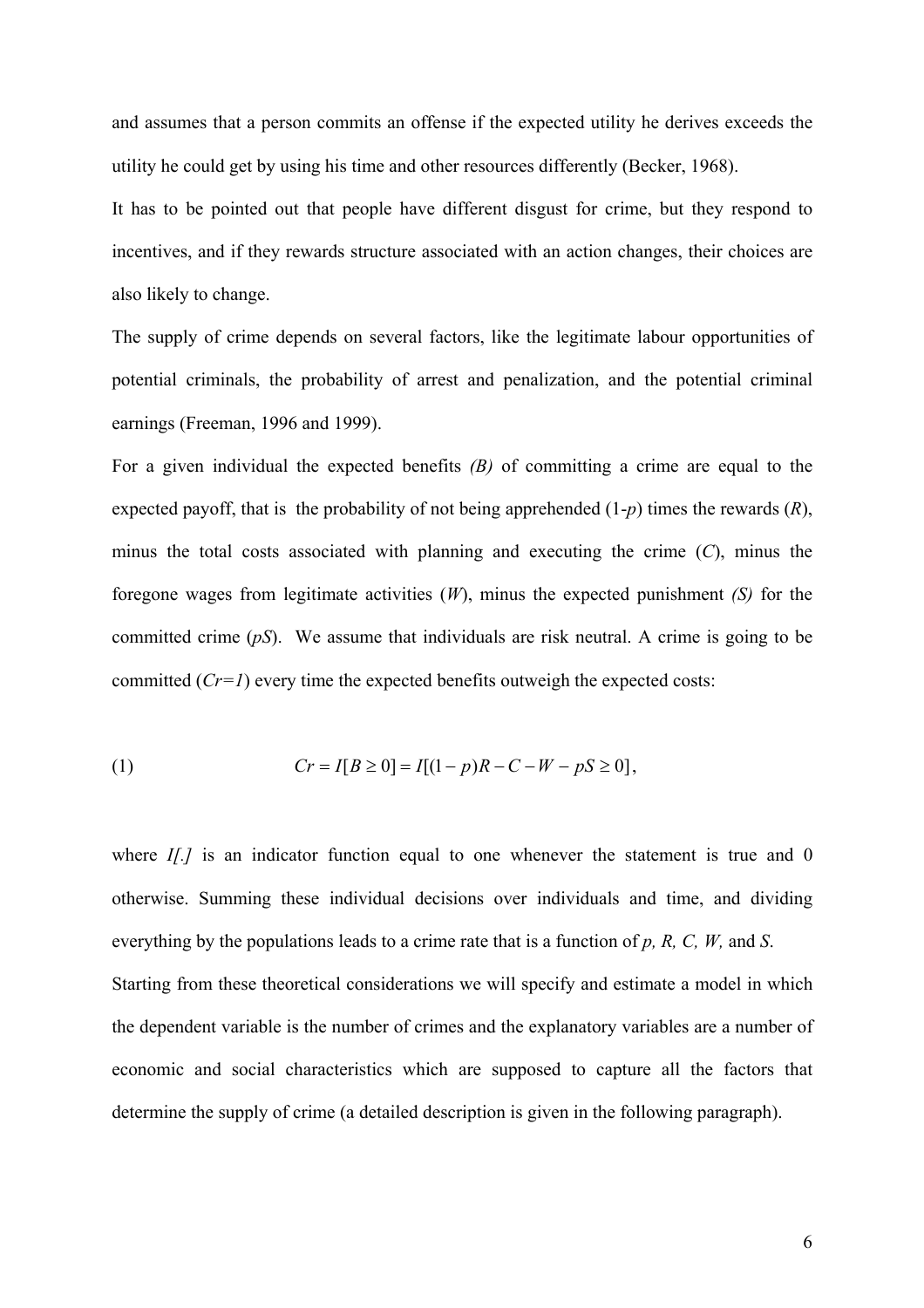#### **4. Data and explanatory variables**

The empirical implementation of the theoretical model described above uses the number of the reported crimes at the province level as the dependent variable. We take into consideration those crimes that could reasonably increase during a mega event, an event that usually creates a mood of general euphoria and creates more occasions of aggregation. These events tend to make cities more chaotic and typically attract several people from abroad. The crimes chosen for our investigation are mainly those against property: pick-pocketing, bagsnatching, shop-lifting, burglary in flats, theft ex car, theft on the railways, car theft, and fraud. We also take into account some crimes against the person: sexual crimes and intentional personal injuries, because football matches often bring with them a lot of violence both in and outside the stadiums. Finally we consider prostitution and drug.

The source of data is the "Statistica della delittuosità" published by ISTAT, the Italian Statistical Bureau. The data represent crimes reported to law enforcement and later transmitted to the *Prefetture*, which are the provincial police offices, and ultimately transmitted to the prosecutors. They started to be collected during the 1930s and have been collected since then with the exception of some years during the World War II. Most of them are just in printed and not in an electronic format (including those used in this paper).

The estimation relies on a panel of 4 years (1988-1991). Data on crime are often measured with error, largely because reporting crimes is costly to the victim, which leads to underreporting (Howsen and Jarrell, 1987). Victims very often consider it just a waste of time because, for example, the probability to recover a wallet or a bicycle stolen is very low. Underreporting is most pronounced for low-value property crime (e.g. common theft) and for crimes carrying a social stigma for the victim (e.g. rape). It means that estimates on crime might be downward biased, and even more seriously if the level of reporting changes during mega events (e.g. tourists report less than residents). But measurement errors can also go in

7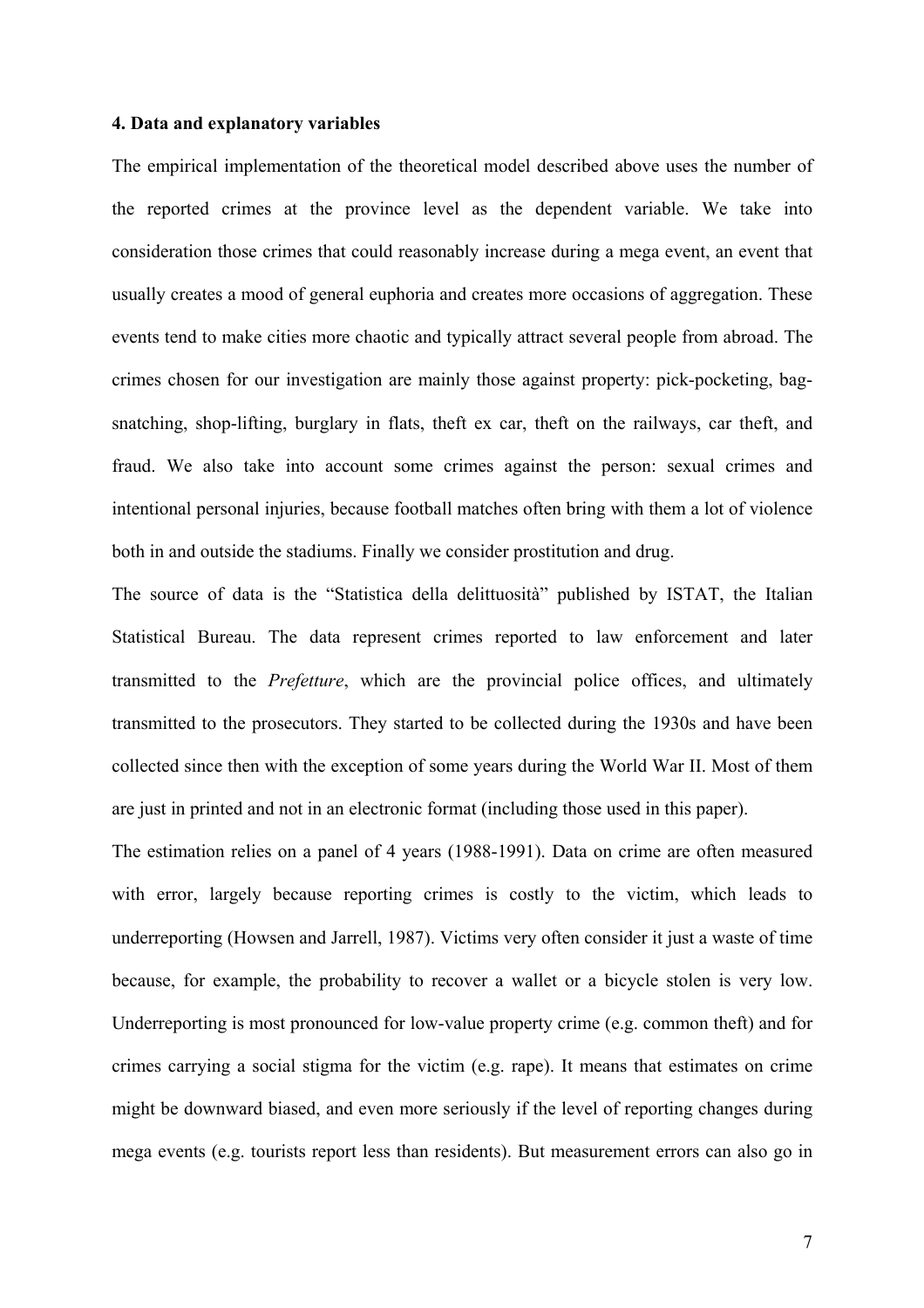the opposite direction if, for example, victims receive compensation (Ehrlich, 1996). This is confirmed by the high number of the complaints filed for car thefts, complaints that are necessary to receive insurance money (Freeman, 1999).

Since the sport mega event lasted just one month it would have been better to use monthly data to identify the relationship. These data are not available. Using yearly data, as we do, might downward bias our results.

In our research crimes are defined as the number of offences reported to law enforcement authorities. They do not correspond to the number of offenders, since an offender could have committed more than one reported crime.

As a measure of law enforcement we use the clearance rate, defined as the ratio of known offenders to all recorded crimes for each category. We don't use an aggregated measure of deterrence because the probability of detection varies considerably across crime types (Cherry and List, 2002).

The probability of detection proxies for the probability of apprehension and allows us to capture the effect of deterrence and law enforcement (Buonanno and Leonida, 2006). Deterrence essentially modifies the price of crime for all offenders.

To measure the expected gains from committing a crime (the rewards *R* of the theoretical model) we use added value per capita, an indicator of the general level of prosperity in the provinces. Sesnowitz and Hexter (1982) use medium household income as a proxy for the expected illegal gains, because they reflect the "presence of individuals who provide good targets for thieves and thus may lead to a high gain component of the crime."

The opportunity cost of being imprisoned represents the major cost of crime, in part because of the foregone employment opportunities. The lower the unemployment rate the higher the cost of a given prison sentence to an individual; therefore, we expect the coefficient on the unemployment rate to be positive (Howsen and Jarrell, 1987). Average wage allows one to

8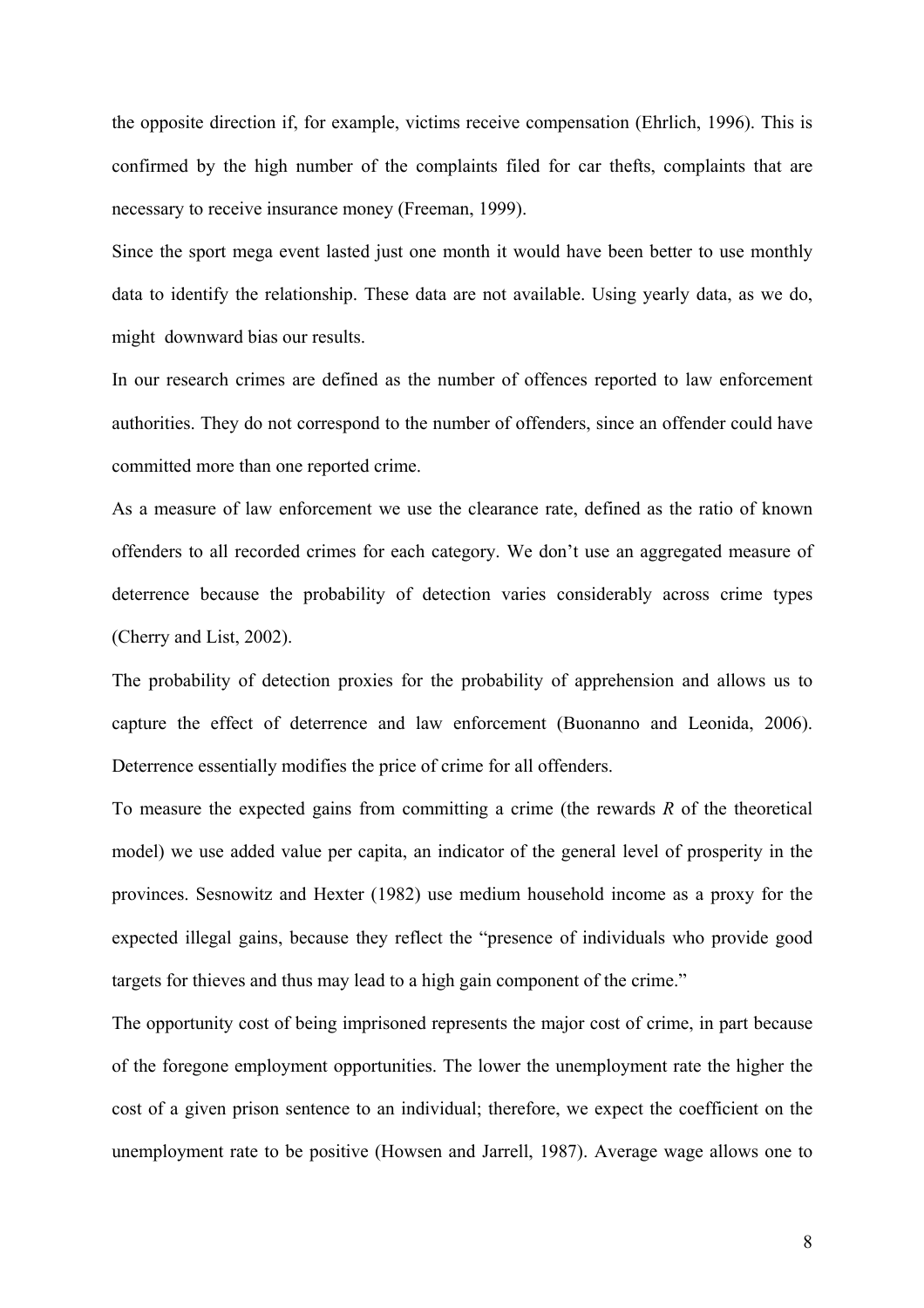control for legal earnings; higher wages increase the opportunity cost of criminal behaviour. The unemployment rate and the average wage proxy for *W* in our theoretical model.

Both average wage and added value are expressed in real 1988 prices terms using the Consumer Price Index (ISTAT and Work Histories Italian Panel<sup>1</sup>).

Among the socioeconomic variables we include, at the province level an index of inequality and the dependency index. Inequality might influence crime (above the role of poverty alone) because the presence of the rich may increase the returns to crime *R* (Glaeser, 1999) and, at the same time, a strong presence of poor people, represents a potentially larger supply of criminals for offences against property (lower *W*). This variable has been shown to be important in explaining crime rates across countries (Fajnzylber, P., Lederman, D. and Lloayza, N. , 2002). To proxy for inequality in income we use the ratio between the number of people employed in the service sector and the total employed using WHIP data. The percentage of employed in the sector of services measures both the impact on crime of the presence of the white collar worker, and of the greater inequality in the income distribution that is often correlated to a greater development of the service sector (Marselli and Vannini, 1997). Finally, the dependency index is a demographic indicator equal to the ratio between the population older than 65 and the population between age 20 and age 64. It is well documented that most crimes are perpetrated by youths (Imrohoroglu, Merlo, Rupert). Freeman (1999) shows that the relative arrest rate rises for teenagers, peaks for persons aged 16-18, then declines modestly with age. This might have to do with the cost of crime *C* increasing with age. To capture any potential differential effects with respect to the location and time of the crime, in particular, hosting a World Cup game, we define some geographic and time dummies (Drakos and Kutan, 2003):

− *Host province in 1990* = 1 if the crime took place in 1990 and in a province that hosted the Football World Cup and 0 otherwise. This is our variable of interest.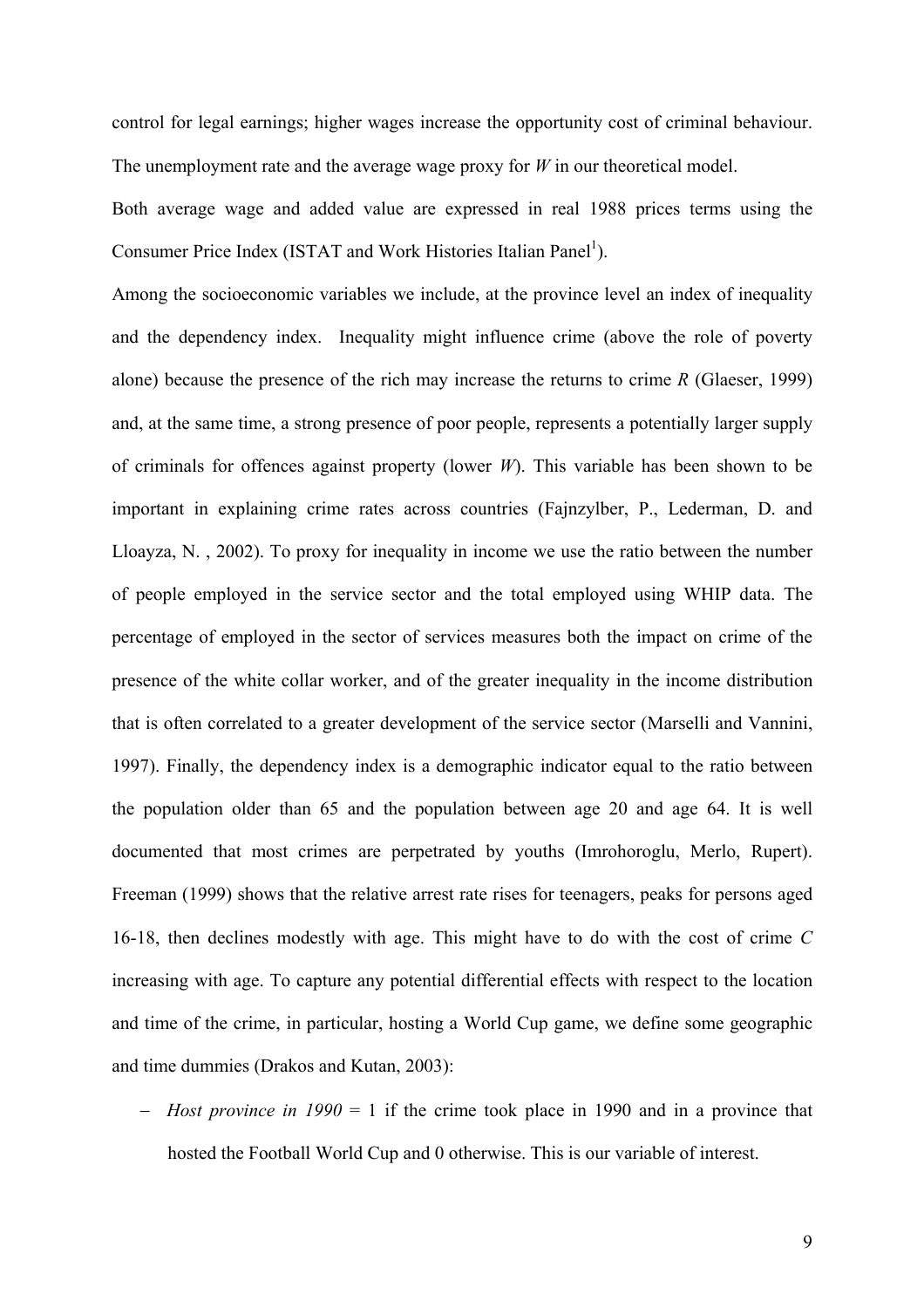- − *Near host provinces in 1990* = 1 if the crime took place in 1990 in a province whose distance from the province that hosted the Football World Cup is less than 100 km and 0 otherwise. This variable is supposed to capture possible spatial spillovers.
- − *Year 1990* = 1 if the crime took place in the year 1990 and 0 otherwise. This variable is extremely important as it is supposed to capture year 1990 specific effects not captured by our regressors.

Table 2 shows the descriptive statistics used in the regression analysis.

#### **<Table 2>**

The number of crimes and the economic variables have been normalized by the size of the population  $P<sup>2</sup>$  in order to obtain per capita values.

*Added value* has been divided by 1,000 to make the corresponding coefficient more easily readable.

In the Appendix there is a qualitative description of the offences we select for our analysis.

#### **5. Estimation model and methodology**

Our research strategy is to investigate whether there was any change in crime rates in 1990 in provinces that hosted the Football World Cup compared to what happened in other years, and compared to what happened in provinces that did not host a game. It means that we are interested in estimating the coefficient of the dummy "Host province in 1990" (*H90*), controlling for deterrence, legal and illegal gains, socio-economic variables, a 1990 dummy that captures how crime rates changed in non-hosting provinces, and province fixed effects that controls for any preexisting differences in crime rates across provinces.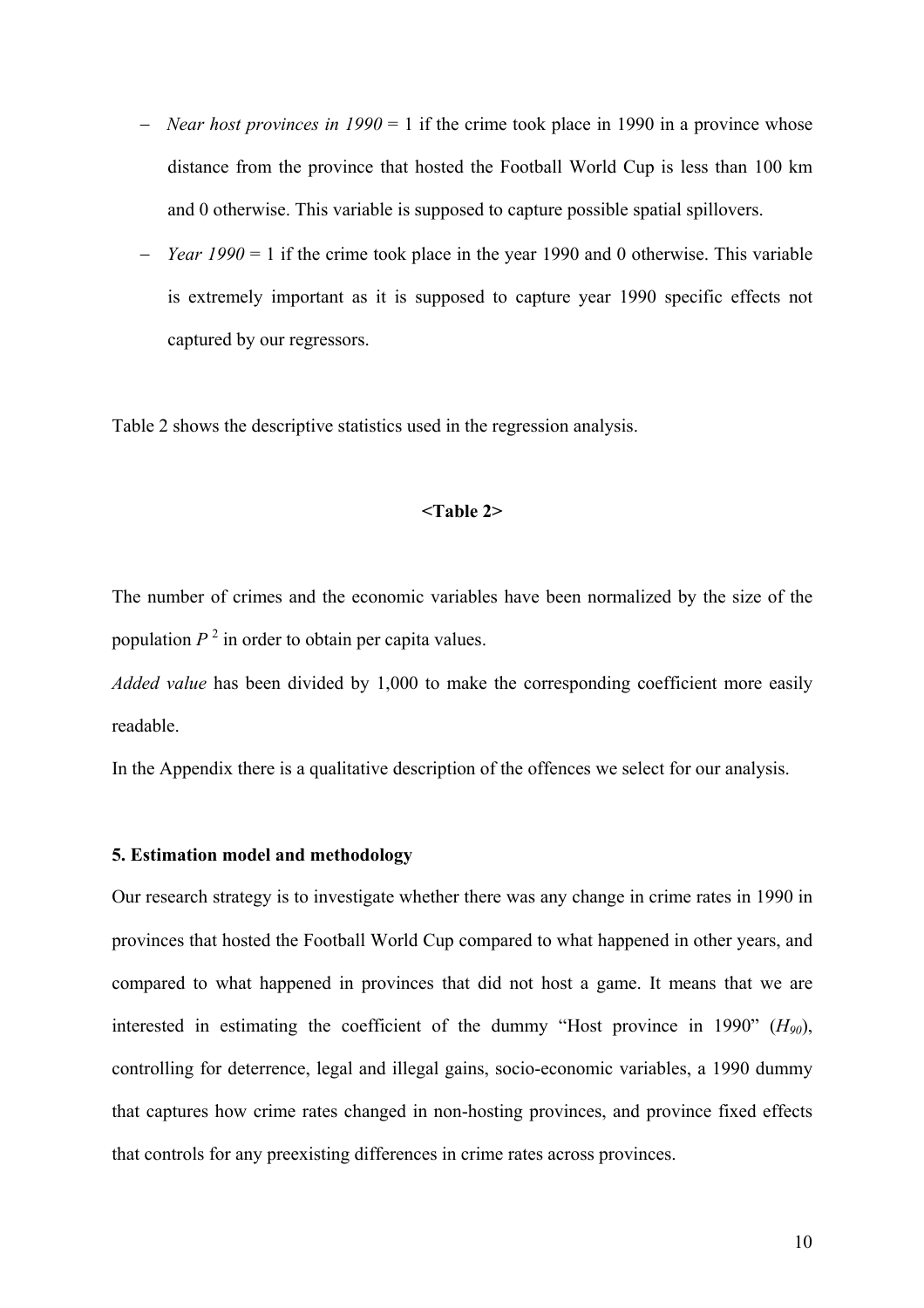Using data on all the provinces of Italy, we use the following empirical specification:

(2) 
$$
c_{ijt} = \beta_0 + x^2_{ijt} \beta + \alpha_i + \mu_{ijt}
$$

where  $c_{ijt}$  is the number of crimes per capita in the province *i* for crime typology *j* in year *t*,  $x'_{ijt}$  is a vector of exogenous variables,  $\alpha_i$  are province fixed effect and  $\mu_{ijt}$  are "idiosyncratic errors." To summarize, equation (2) includes observed and unobserved components.

With the introduction of the relevant variables equation (2) becomes:

(3) 
$$
c_{ijt} = \beta_0 + \beta_1 A_{ijt} + \beta_2 W_{ijt} + \beta_3 \Delta H_{90ijt} + \beta_4 I_{ijt} + \beta_5 U_{ijt} + \beta_6 S_{ijt} + \beta_7 D_{ijt} + \beta_{10} \Delta N_{90ijt} +
$$

$$
\beta_{11} Y_{90ijt} + \nu_{ijt}
$$

$$
i = 1, \dots, N; t = 1, \dots T
$$

where the subscript *i* represents each of the 95 provinces in Italy during the period 1988-1991, *c* measures crime, *A* is the added value, *W* is the average wage, *ΔH90* is the dummy for the host provinces,  $I$  is the demographic dependency ratio,  $U$  is the unemployment rate,  $S$  is the number of people employed in the sector services over the total, *D* is the deterrence ratio,  $\Delta N_{90}$  is the dummy "near the host province",  $Y_{90}$  is the dummy "year 1990" and  $v_{ijt} = \alpha_i + \mu_{ijt}$  is the composite error.

We want to test the null hypothesis that hosting a game has no effect on crime:  $\beta_3 = 0$ . The alternative is H<sub>1</sub>:  $\beta_3 \neq 0$ .

(4)  $\beta_3 = [E(\text{ crime} | \text{host in } 1990 = 1, x') - E(\text{ crime} | \text{host in } 1990 = 0, x')]$  $[$ E(crime | non - host in 1990 = 1, *x'*) - E(crime | non - host in 1990 = 0, *x'*)<sup> $]$ </sup>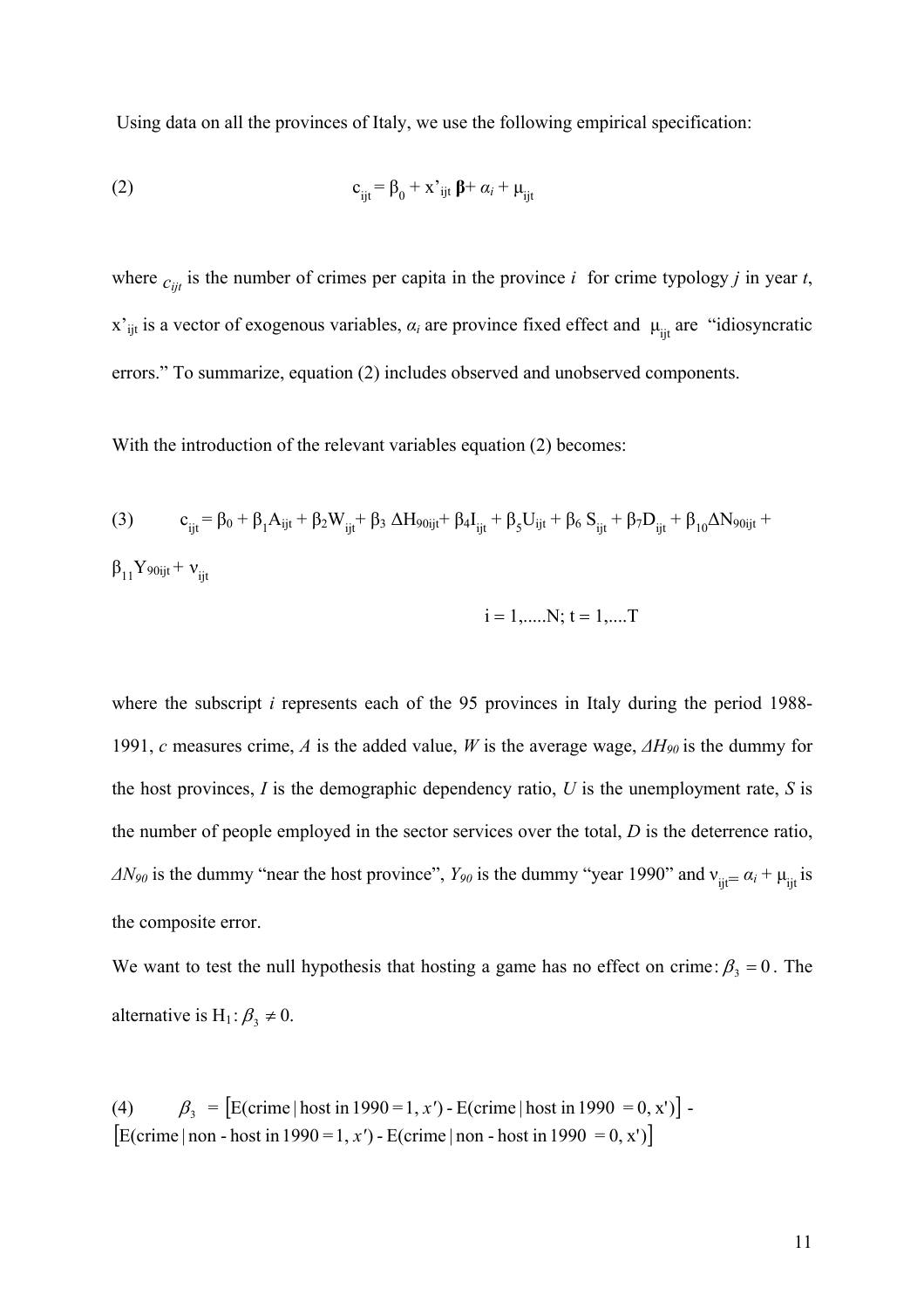This is the difference in crime rates in host provinces versus non host provinces in the year of the World Cup versus all the other years.

The  $\alpha_i$  are province fixed effects which reflect all factors affecting crime that do not change over time. In other words they capture the unobservable province specific characteristics (the so called "province heterogeneity"). These might include specific geographical features, fixed differences in social capital, fixed differences in police enforcement, and different attitudes towards crime, and in reporting crimes (these differences are typically slow to change). Notice that these effects are also going to capture potential differences in sanctions *S* across provinces (see Eq. 1). Many other factors may not be exactly constant, but they might be roughly constant over a four-year period (Wooldridge, 2002; Howsen and Jarrell, 1987).

Furthermore the presence of criminal organizations with deep and, sometimes, secular territorial roots is a peculiarity of Italy and it is very difficult to distinguish the crimes committed by single offenders from those committed by these organizations. Statistics are quite unreliable in measuring this phenomenon, so this component is mostly not observed. But given that these organizations are quite stable (they are also difficult to eradicate) fixed effects are necessary to control for their presence (Marselli and Vannini, 1999).

Moreover, even if these unobserved components were changing over time, as long as the treatment (hosting a football game) does not depend on these time-varying unobservable components the treatment effect would still be unbiased.

Nevertheless, we also show the results obtained using the random effect estimator, as opposed to our preferred fixed effect estimator.<sup>3</sup> The choice between random and fixed effects depends on whether  $\alpha_i$  and  $x_{i t i}$  are correlated. Given that province effects are important in our context and that we want to exclude bias in our estimation of the explanatory variables due to correlation with the province effects, the random-effects estimator might not be the best choice (Neumayer, 2004). Hausman (1978) proposed a test based on the difference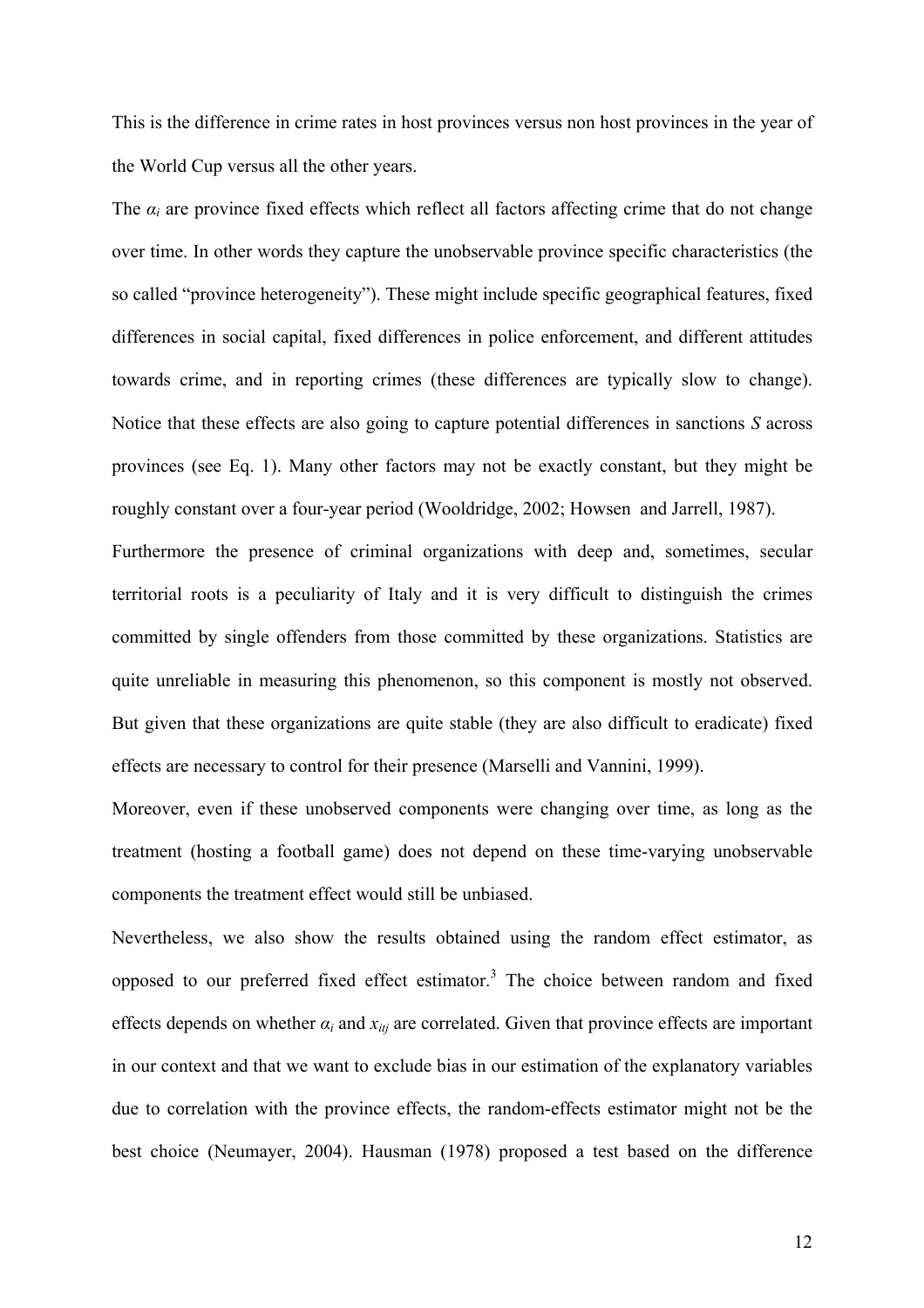between the random effects and fixed effects estimates. Since FE is consistent when  $\alpha_i$  and  $x_{i t j}$ are correlated, but RE is inconsistent, a statistically significant difference between the two estimators is interpreted as evidence against the random effects assumption.

Tables 3-4 report the results for each type of crime analyzed using fixed and random effects along with the Hausman tests.

#### **<Tables 3-4>**

In half of the regressions the Hausman test suggests the use of the fixed effects estimator. This means that the unobserved provincial component is correlated with some regressors. But overall the coefficients on hosting a game in 1990 are always quite close to each other in the two alternative specifications. The main exceptions are fraud and shop-lifting. For frauds the same result has been found by Marselli and Vannini (1997), who stress how this offence is less related than the others to organized crime. The same reasoning applies to shoplifting, a common type of juvenile offending (Oberwittler, 2004), probably related to a temporary rush of excitement, and to the enjoyable feeling of defiance and potency in just "getting away with it", rather than to province-specific fixed effects (Bessant, 1993).

Given that the fixed effect estimators are consistent even when random effect ones are not, we are mainly going to discuss the results that are based on fixed effects specifications (Tables 3 and 4).

#### **6. Discussion of the estimated results**

Hosting the 1990 Football World Cup led, as expected, to a significant increase in most of crimes against property. In particular we find a significant and positive effect (whose increase at the average level of crime is indicated in parenthesis) for: pick-pocketing (+ 80%), bag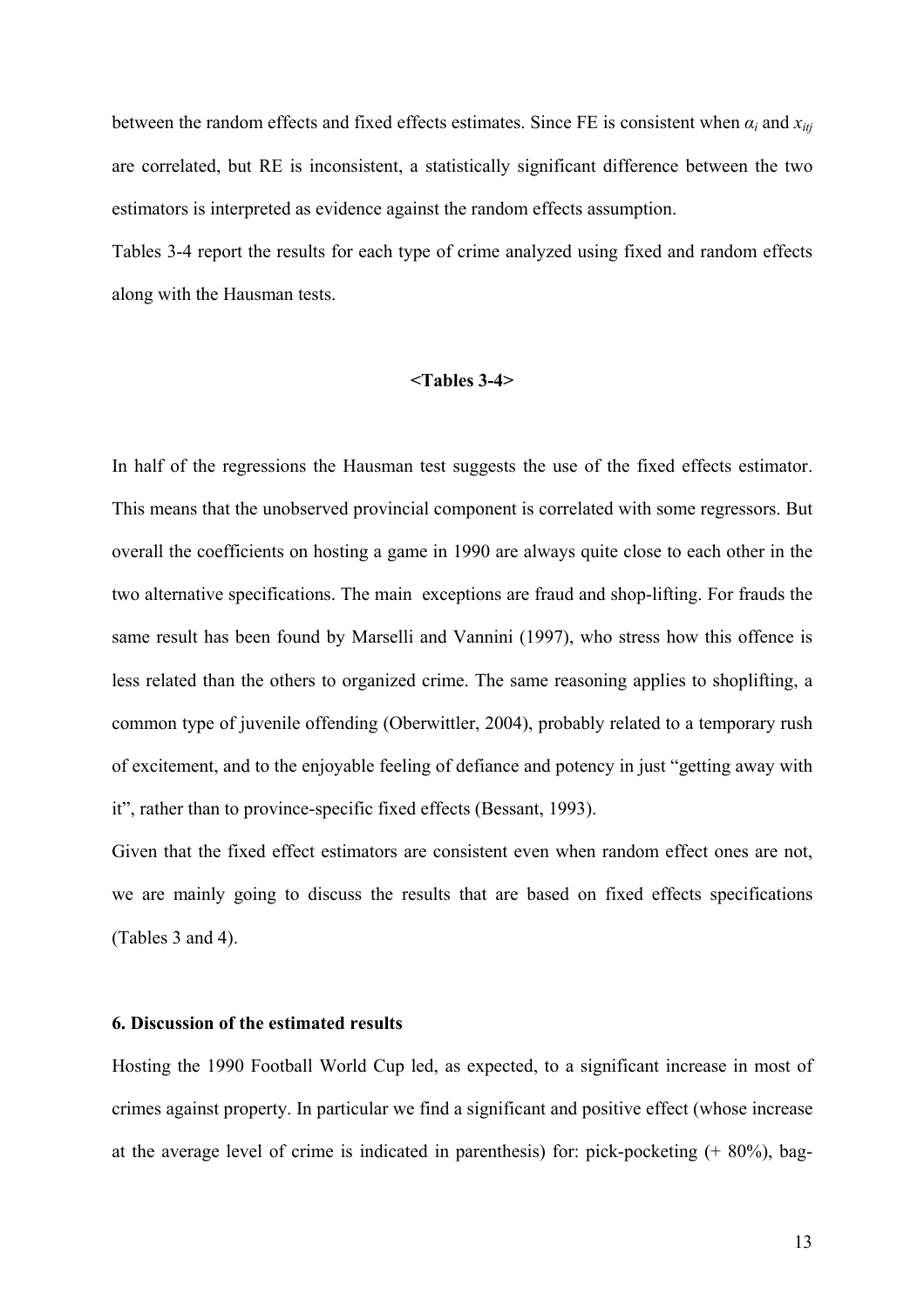snatching  $(+ 51\%)$ , shop-lifting  $(+ 29\%)$  and burglary  $(+ 29\%)$ . See Tables 3-4. The crimes against property that are not affected are: theft ex car, theft on the railways, car theft and fraud.

The increased number of police forces might have prevented crimes committed in the streets for which a particular ability and more time is required (theft ex car and car theft). With respect to theft on railways, it is likely that railways were seen as strategic points, and thus were defended by a higher number of police forces.

Looking at the other offences, intentional personal injuries appears to be significantly and positively related to the fact that a province hosted the World Cup with a variation of 34%, while fraud, drug, prostitution and rapes do not show any significant correlation.

The results for the intentional personal injuries are in line with the results by Rees and Schnepel (2009), who find that football college games are associated with a higher aggressive behaviour (+ 18% for vandalism), even worsened in the case of the 1990 World Cup by the presence of the Hooligans, a large group of English supporters that typically create disorder and violence around the time of a football match.

The definition of fraud is extremely wide, including also illegal activities that are not done "in the street," and it relates to "the deceiving of someone to damage him usually to obtain property or services unjustly (example are, false advertising, identity theft, false billing, forgery of documents or signatures, false insurance claim, investment frauds, etc. ," so it is not surprising that it does not change significantly due to the World Cup.

The crimes of drug and prostitution are extremely difficult to measure in official statistics, because they are essentially voluntary transactions (Levitt, 2004). Furthermore in the ISTAT statistics prostitution is defined as "exploitation and abetting of prostitution," that is only a limited definition of prostitution. The dummy used to investigate changes in crimes in the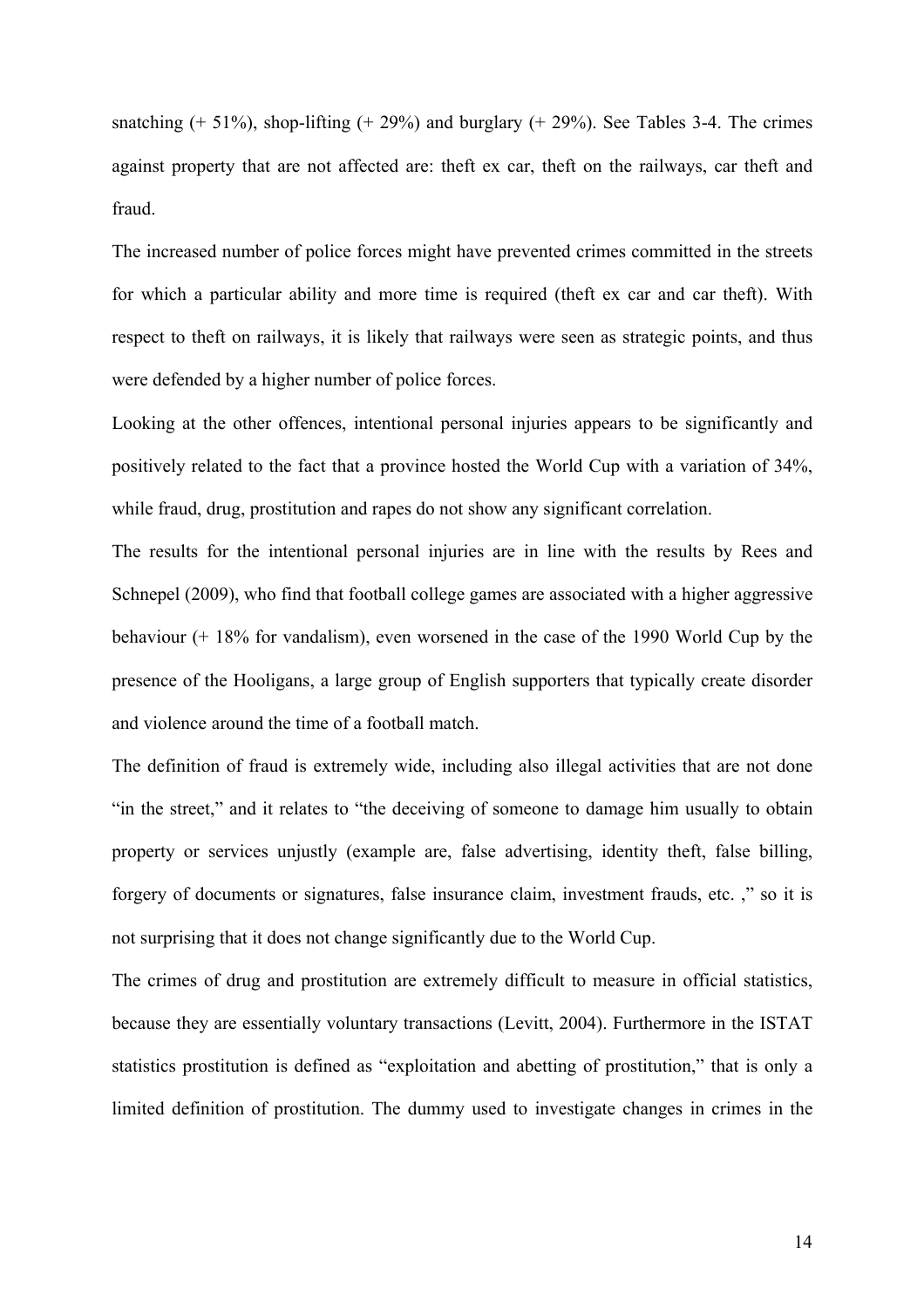*provinces near the hosting ones* is not significantly different from zero, which means that there was no significant spillover effect on neighbouring provinces.

Finally, the dummy *year 1990* isolate the variations in crimes committed in 1990. We find significant and positive results for shop-lifting and burglary.

Let us now briefly discuss the coefficients of the remaining variables. Even if we cannot identify a relation of causality between the dependent variable and the remaining independent regressors, we can observe and describe the existence of significant correlations. Among the socioeconomic variables *added value* is significantly correlated with almost all the crimes against property with a positive sign. It is in line with the theoretical model that considers *added value* as a proxy of the opportunity of illegal gains.

The *demographic dependency index* is significantly related to most crimes against property (bag-snatching, theft ex car, theft on the railways and car theft) with the expected negative sign. Both *unemployment* and *average wage* represent the cost opportunities of being involved in the criminal market and we should expect a negative relationship with the different kind of crimes, but only the coefficient on unemployment is significant, and only in the random effects model, probably because the variable does not change much over time. This result is coherent with the empirical literature on this topic that did not find, if not in very simplified models, an unambiguous and significant relationship between the two phenomena (Marselli and Vannini, 2000).

Average wage is significant and positive only for car theft and (at 10 percent level) for shoplifting. It can be explained if the average wage is not only a measure of the opportunity cost to enter the criminal market, but it is also a measure of individual income, whose growth could be correlated with a larger consumption of drugs and alcoholics (Cook and Zarkin, 1985) and, as already discussed, with a higher propensity to commit crimes.

15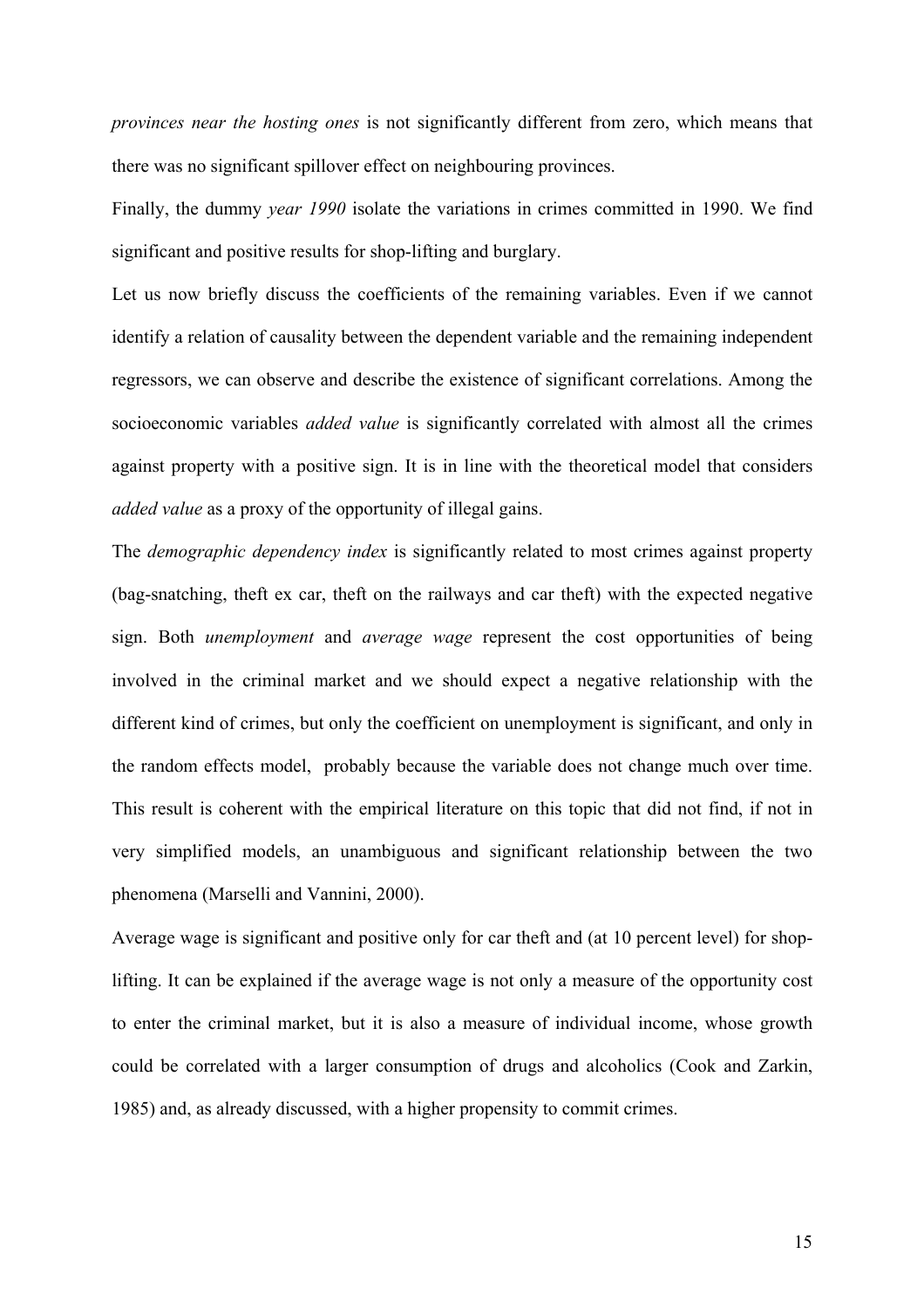The *deterrence variables* are significant with the expected negative sign just for intentional personal injuries and for burglary.

#### **7. Robustness checks**

We perform various robustness checks. In the first robustness check we added provincespecific linear time trends. We want to make sure that simple pre-existing trends are not explaining our results. Given that we have only 4 years of data the identification of the treatment effect hinges on discontinous changes in 1990 compared to 1988, 89, and 91. Where treatment effects were significant without province-specific trends the treatment effects are still significant (in addition the treatment effect for *thefts ex car* becomes significant), though they tend to be lower. Given the few number of years of trend is based on this is not very surprising. (Tables 5 and 5a).

We also performed two additional analyses that have to do with the presence of tourists. Tourists, whether foreign or not, might be more or less likely to be victimized during sports events than locals. Therefore we collected data on the presence of tourists from the *Statistiche del turismo*, ISTAT, and estimated the model adding *tourists* (both *domestic* and *foreigner*) and an interaction between the *host province 1990* dummy variable and the number of tourists.

Tourist flows, both foreign and domestic measure the daily presence of tourists, that is the number of arrivals times the days of stay. Unfortunately, we have to use yearly figures of tourist flows since monthly ones are not available. A large number of tourists in an area increases the number of unidentified people in an area, potential suspects, making it easier to escape apprehension, but more tourists are also potential victims (Howsen and Jarrell, 1990). Finally, the social consequences for victimizing tourists are very low, because their extraneousness to the local community prevents the criminal to incur the other residents',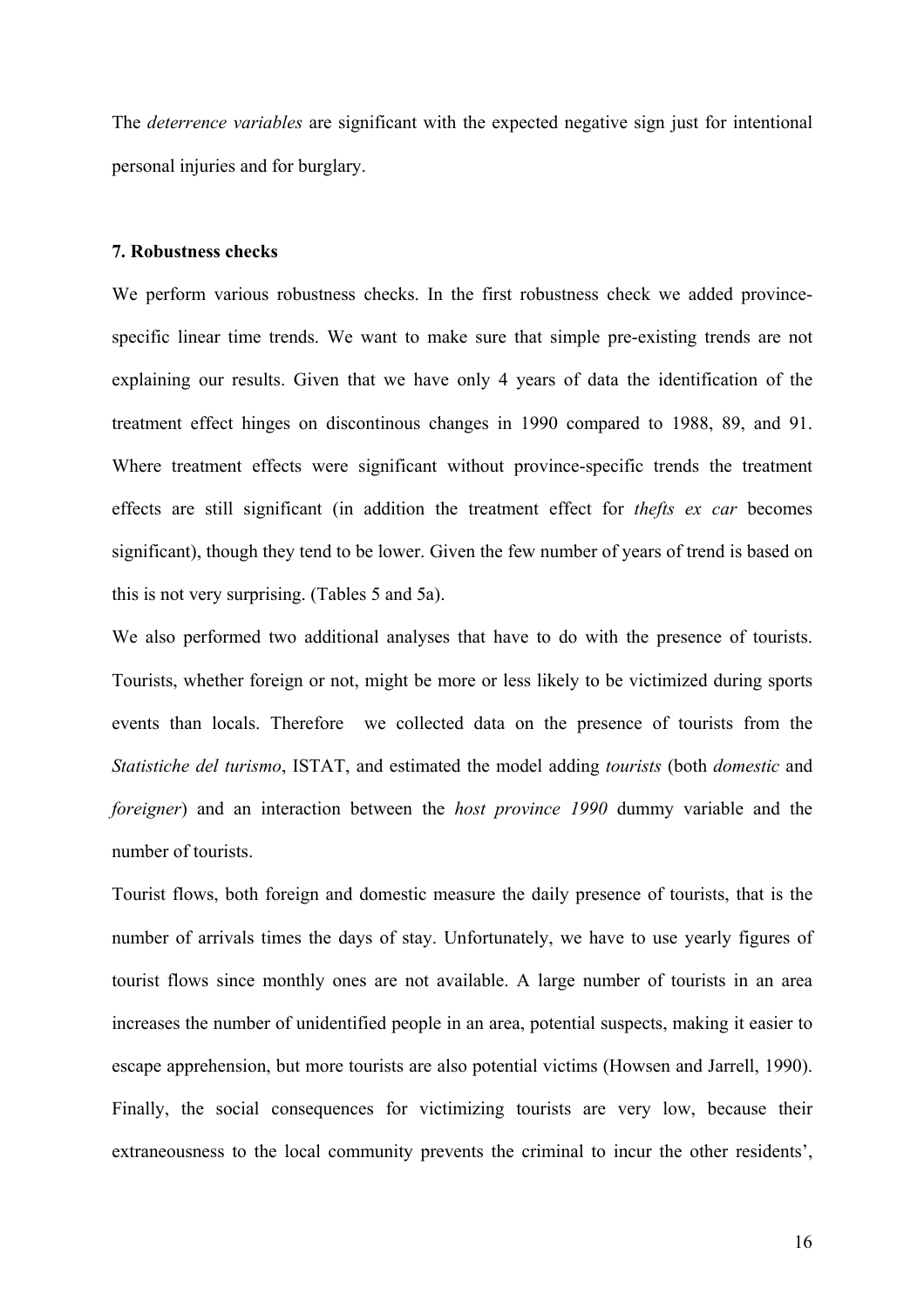who may be relatives of friends of the victim, hostilities (Chesney-Lind and Lind, 1986). Foreign and domestic tourists are per capita and have been divided by 1,000 to make their coefficient more easily readable. The estimated treatment effects do not vary much when we control for yearly presence of turists and are shown in Table 5 and 5a. The same is true when we interact tourists with the hosting province in 1990. In this case the interaction shows that the higher the number of tourists in the hosting city in 1990, the lower the crimes of bagsnatching, shop lifting and theft in the railways.

#### <Tables 5>

#### **8. Conclusions**

We identify the causal effect of hosting one of the most important sport events, a Football World Cup, on several crime categories.

We find evidence of a sizeable positive relationship between hosting a game and most crimes against property. The identification is based on the assumption that, conditional on several time-varying characteristics of the provinces, in the absence of the World Cup provinces that hosted soccer games would have had trends in crime like provinces that did not host a game.

Future research will try to evaluate the social cost of these additional crimes, in order to assist city officials that need to decide whether to host a mega event.

On the external validity of this analysis, the treatment effect might certainly be very different depending on the country involved. The United States, for example, hosted the World Cup in 1994 but football is way less popular there than it is in Europe or in South America. One would thus imagine that the effects on crime might be very different as well. Replicating this analysis using other countries (the US in 1994, France in 1998, South Korea and Japan in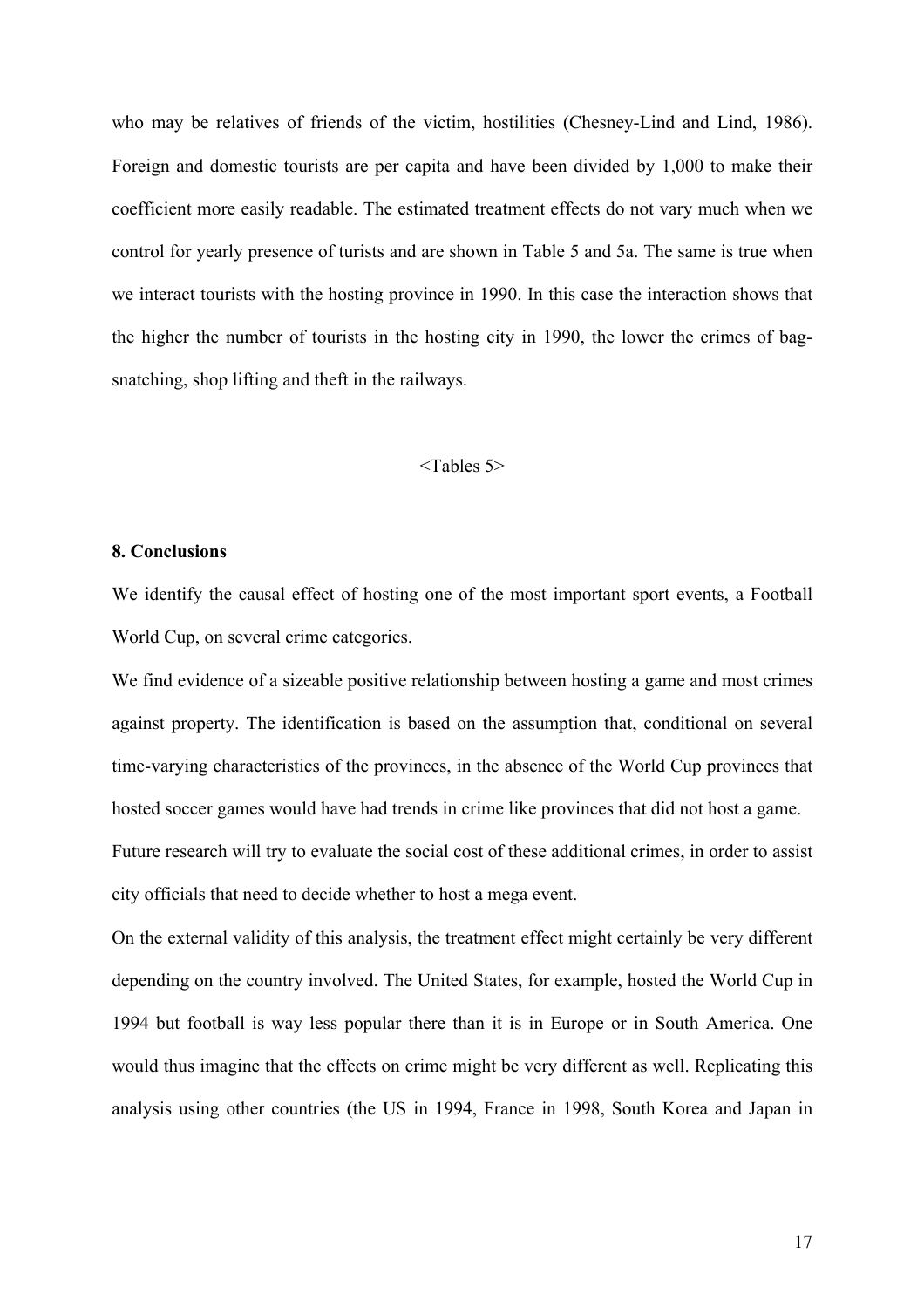2002, Germany in 2006, South Africa 2010) would thus be a natural follow-up study, but goes beyond the scope of this work.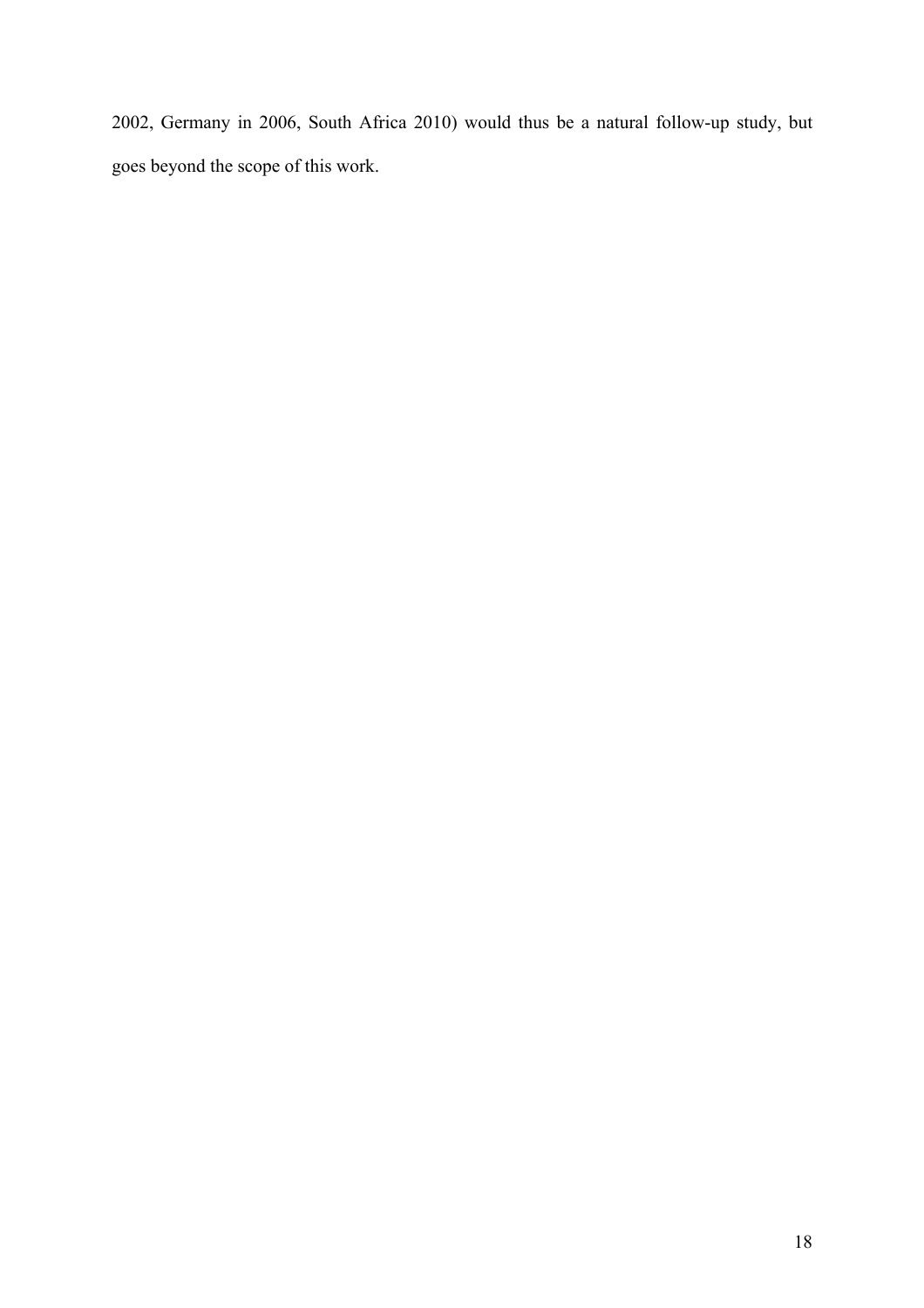## **Map 1- Host cities of the 1990 Football World Cup**

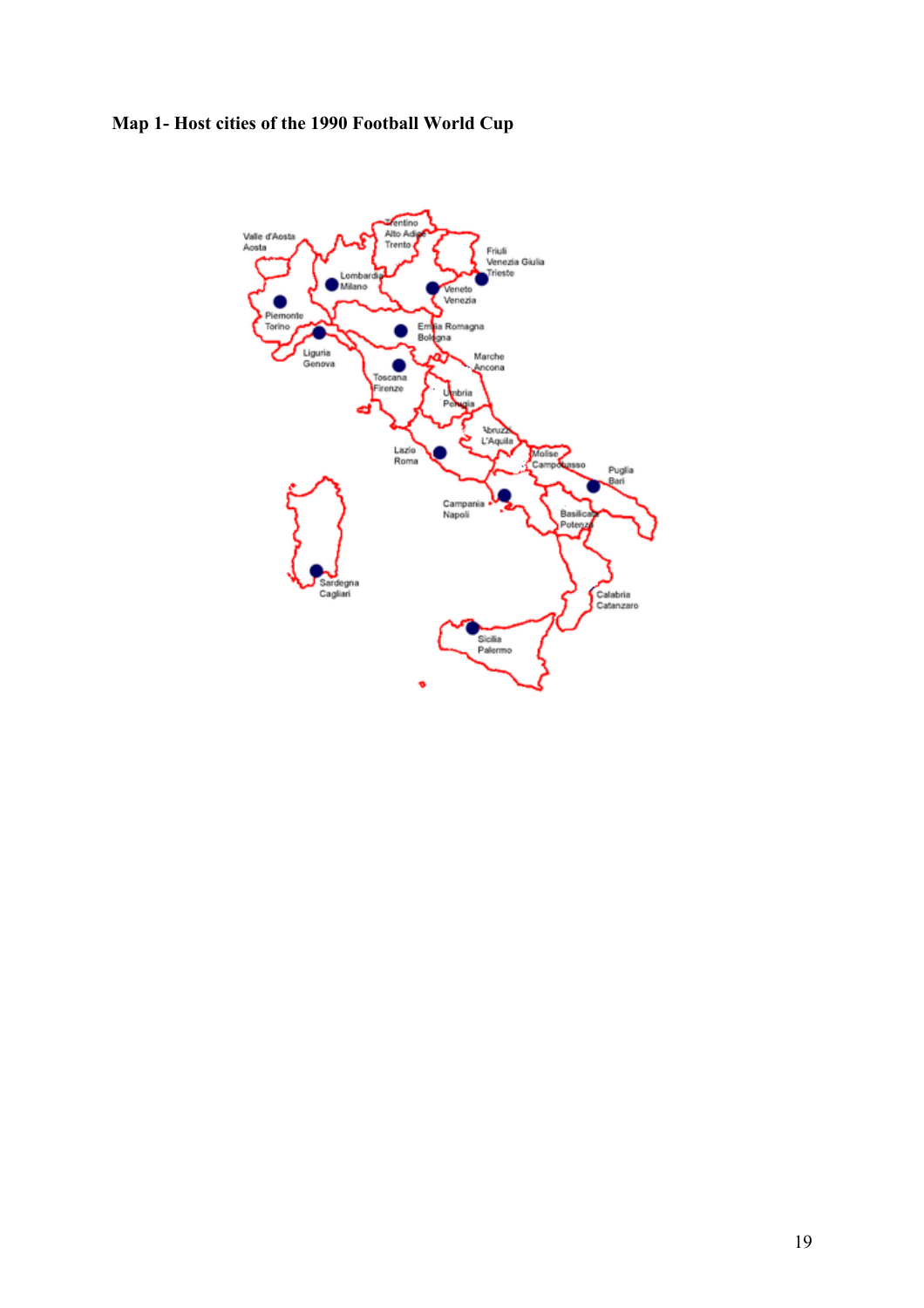| <b>City</b> | <b>Stadium</b>                    | Capacity | <b>Matches</b> |
|-------------|-----------------------------------|----------|----------------|
| Bari        | Stadio "San Nicola"               | 58,000   | 5              |
| Bologna     | Stadio "R. Dall'Ara"              | 39,500   | $\overline{4}$ |
| Cagliari    | Stadio "Sant'Elia"                | 40,000   | 3              |
| Firenze     | Stadio "A. Franchi"               | 47,500   | $\overline{4}$ |
| Genova      | Stadio "L. Ferraris" - Marassi    | 40,000   | $\overline{4}$ |
| Milano      | Stadio "G. Meazza" - San Siro     | 85,500   | 6              |
| Napoli      | Stadio "San Paolo"                | 73,000   | 5              |
| Palermo     | Stadio "R. Barbera" - La Favorita | 37,500   | 3              |
| Roma        | Stadio "Olimpico"                 | 83,000   | 6              |
| Torino      | Stadio "delle Alpi"               | 69,000   | 5              |
| Udine       | Stadio "Friuli"                   | 42,000   | 3              |
| Verona      | Stadio "M. Bentegodi"             | 42,500   | 4              |

**Table 1- The Stadiums, their capacity and the matches played**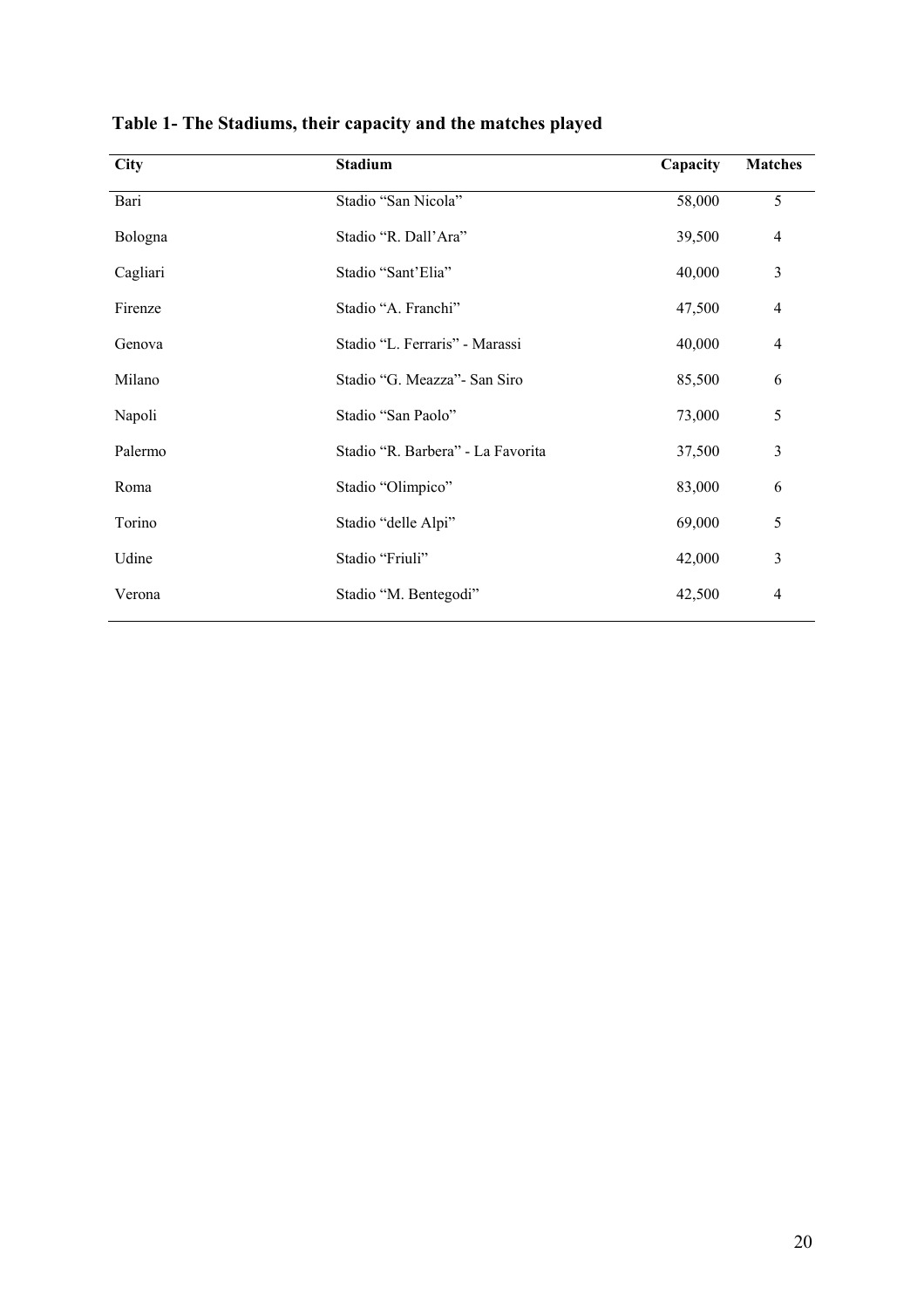| Variable                                           | Obs | Mean     | Std. Dev. | Min              | Max      |
|----------------------------------------------------|-----|----------|-----------|------------------|----------|
| Rapes                                              | 343 | 0.014    | 0.009     | 0.000            | 0.071    |
| Intentional personal injuries                      | 380 | 0.149    | 0.140     | 0.001            | 0.911    |
| Pickpocketing                                      | 380 | 0.890    | 1.671     | 0.000            | 10.65    |
| Bag-snatching                                      | 379 | 0.428    | 0.618     | 0.000            | 3.321    |
| Shop-lifting                                       | 380 | 0.488    | 0.346     | 0.015            | 2.040    |
| <b>Burglary</b>                                    | 380 | 1.360    | 0.899     | 0.073            | 6.400    |
| Theft ex car                                       | 380 | 3.169    | 3.284     | 0.258            | 18.48    |
| Theft on the railways                              | 376 | 0.130    | 0.259     | 0.000            | 1.773    |
| Car theft                                          | 380 | 1.594    | 2.037     | 0.100            | 10.881   |
| Fraud                                              | 380 | 0.251    | 0.242     | 0.010            | 2.474    |
| Drugs                                              | 380 | .270     | .242      | .003             | 1.578    |
| Prostitution                                       | 372 | .011     | .0303     | $\boldsymbol{0}$ | .427     |
| Added value                                        | 380 | 18946.20 | 4682.85   | 9817.19          | 28696.31 |
| Average wage                                       | 380 | 9719.11  | 1072.72   | 5782.42          | 12935.50 |
| Host province in 1990                              | 380 | 0.032    | 0.175     | 0.000            | 1.000    |
| Dependency Index                                   | 380 | 47.878   | 4.073     | 37.620           | 56.760   |
| <b>Unemployment Rate</b>                           | 380 | 11.437   | 7.263     | 1.951            | 33.962   |
| Employed in Services/Total employed                | 380 | 34.16    | 9.32      | 18.00            | 68.80    |
| Pr. of detection for intentional personal injuries | 327 | 0.826    | 0.201     | 0.000            | 1.000    |
| Pr. of detection for Pickpocketing                 | 380 | 0.864    | 0.127     | 0.296            | 1.125    |
| Pr. of detection for bag snatching                 | 380 | 0.045    | 0.061     | 0.000            | 0.500    |
| Pr. of detection for shop-lifting                  | 378 | 0.123    | 0.122     | 0.000            | 1.000    |
| Pr. of detection for burglary                      | 380 | 0.178    | 0.082     | 0.043            | 0.449    |
| Pr. of detection for theft ex car                  | 380 | 0.084    | 0.042     | 0.018            | 0.357    |
| Pr. of detection for theft on the railways         | 364 | 0.090    | 0.145     | 0.000            | 1.000    |
| Pr. of detection for car theft                     | 380 | 0.091    | 0.063     | 0.000            | 0.400    |
| Pr. of detection for fraud                         | 380 | 0.747    | 0.133     | 0.237            | 0.991    |
| Pr. of detection for Drugs                         | 380 | 0.961    | 0.053     | 0.583            | 1.050    |
| Pr. of detection for prostitution                  | 330 | 0.926    | 0.168     | 0.000            | 1.154    |
| Foreign tourists                                   | 380 | 1770.45  | 3978.73   | 9.48             | 39714.73 |
| Domestic tourists                                  | 380 | 5171.09  | 7993.31   | 311.56           | 55249.75 |
| Near host provinces                                | 380 | 0.200    | 0.401     | 0.000            | 1.000    |
| Near host provinces in 1990                        | 380 | 0.050    | 0.218     | 0.000            | 1.000    |
| Year 1990                                          | 380 | 0.250    | 0.434     | 0.000            | 1.000    |

## **Table 2. Descriptive information on variables**

<sup>1</sup>ISTAT (Italian Statistical Bureau) "Statistica della delittuosità" (1988-1991); <sup>2</sup>Quindici anni di statistiche provinciali (edited by Confindustria-IPI, Editore SIPI, Roma, 2000); <sup>3</sup> ISTAT "Statistiche del turismo" (1988- $1991$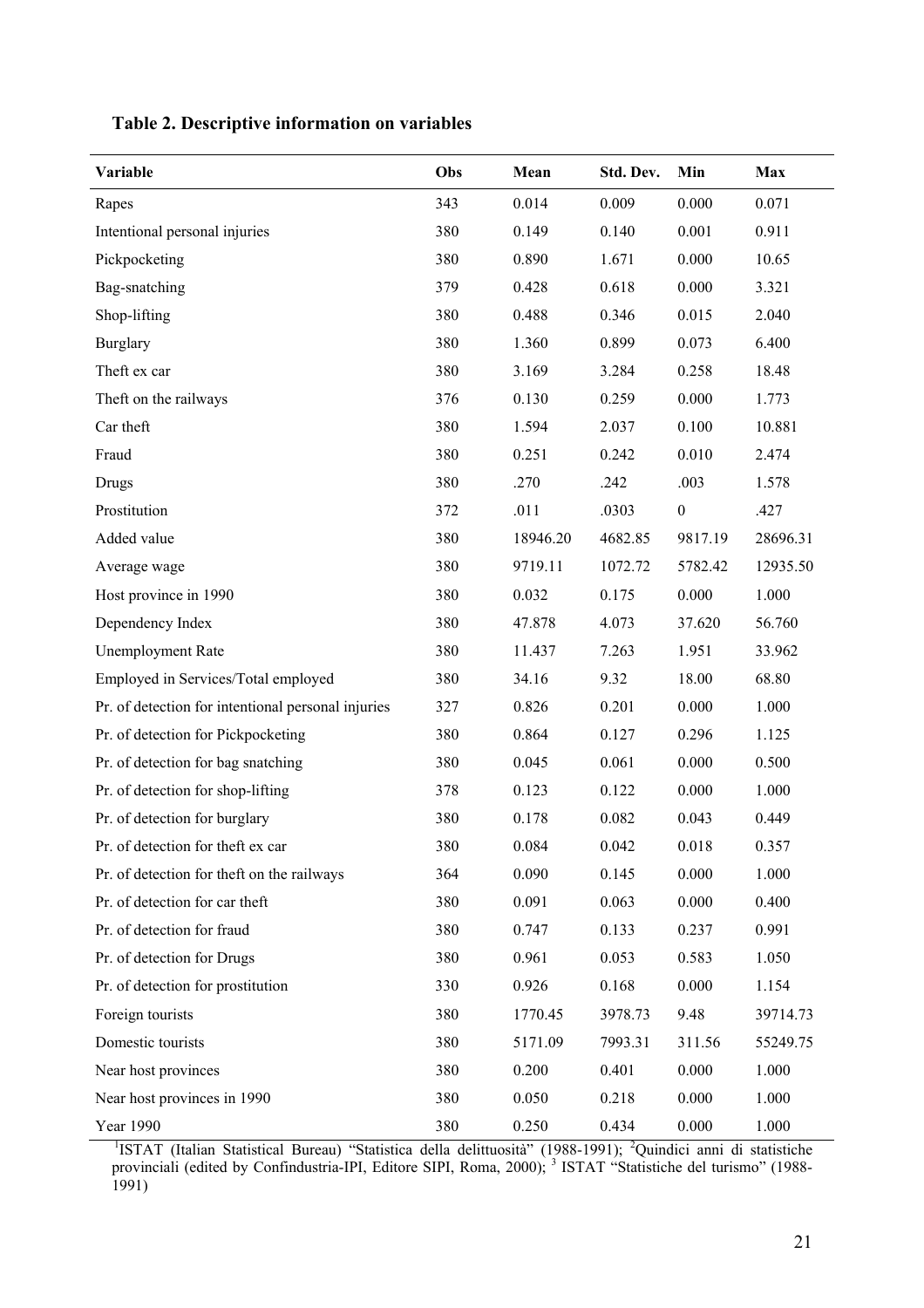## **Table 3. Property crimes in the host provinces of the 1990 Football World Cup with FE**

|                             | <b>Dependant variables</b> |                   |                     |                 |              |                          |             |
|-----------------------------|----------------------------|-------------------|---------------------|-----------------|--------------|--------------------------|-------------|
|                             | Pick-<br>pocketing         | Bag-<br>snatching | <b>Shop-lifting</b> | <b>Burglary</b> | Theft ex car | Theft on the<br>railways | Car theft   |
| Host province in 1990       | 0.712                      | 0.218             | 0.14                | 0.4             | 0.391        | $-0.04$                  | 0.281       |
|                             | $(4.64)$ **                | $(3.17)$ **       | $(2.90)$ **         | $(2.81)$ **     | (1.56)       | (0.94)                   | (1.34)      |
| Added value                 | 0.237                      | 0.06              | 0.065               | 0.197           | 0.204        | $-0.014$                 | 0.15        |
|                             | $(4.14)$ **                | $(2.33)*$         | $(3.57)$ **         | $(3.72)$ **     | $(2.20)*$    | (0.83)                   | $(1.93) +$  |
| Average wage                | $-0.109$                   | 0.031             | 0.058               | 0.101           | $-0.23$      | $-0.02$                  | $-0.42$     |
|                             | (1.08)                     | (0.67)            | $(1.83) +$          | (1.07)          | (1.40)       | (0.56)                   | $(3.04)$ ** |
| Dependency Index            | 0.083                      | $-0.058$          | 0.008               | 0.049           | $-0.217$     | $-0.03$                  | $-0.519$    |
|                             | (1.31)                     | $(2.04)^*$        | (0.42)              | (0.82)          | $(2.10)*$    | $(1.69) +$               | $(6.00)$ ** |
| <b>Unemployment Rate</b>    | $-0.003$                   | $\boldsymbol{0}$  | $-0.009$            | $-0.03$         | $-0.053$     | $-0.004$                 | 0.004       |
|                             | (0.15)                     | (0.01)            | (1.39)              | (1.56)          | (1.57)       | (0.65)                   | (0.15)      |
| Empl. in Services/Tot.      | $-0.016$                   | $-0.004$          | $\boldsymbol{0}$    | $-0.047$        | $-0.066$     | 0.002                    | $-0.019$    |
| Empl.                       |                            |                   |                     |                 |              |                          |             |
|                             | (0.91)                     | (0.46)            | (0.03)              | $(2.87)$ **     | $(2.31)^*$   | (0.32)                   | (0.81)      |
| Probability of detection    | 0.017                      | $-0.026$          | $-0.086$            | $-1.98$         | $-2.122$     | $-0.022$                 | 1.131       |
|                             | (0.04)                     | (0.22)            | (0.50)              | $(2.12)^*$      | (1.23)       | (0.38)                   | (1.11)      |
| Near host provinces in 1990 | $-0.05$                    | 0.002             | $-0.009$            | 0.067           | $-0.12$      | 0.012                    | $-0.033$    |
|                             | (0.39)                     | (0.03)            | (0.23)              | (0.57)          | (0.57)       | (0.34)                   | (0.19)      |
| Year 1990                   | 0.073                      | 0.032             | 0.05                | 0.17            | 0.166        | $-0.002$                 | 0.085       |
|                             | (1.12)                     | (1.09)            | $(2.42)^*$          | $(2.80)$ **     | (1.56)       | (0.12)                   | (0.96)      |
| Constant                    | $-5.951$                   | 1.888             | $-1.612$            | $-3.636$        | 10.352       | 2.012                    | 19.994      |
|                             | $(1.72) +$                 | (1.21)            | (1.47)              | (1.13)          | $(1.83) +$   | $(2.02)*$                | $(4.22)$ ** |
| Observations                | 380                        | 378               | 380                 | 380             | 380          | 364                      | 380         |

*Note:* We regress different types of property crimes on the host provinces of the 1990 Football World

Cup using the fixed effect estimator. All the variables are normalized by the size of the population *P*. Added value is divided by 1000. Absolute value of t statistics is in parentheses: + significant at 10%; \* significant at 5%; \*\* significant at 1%.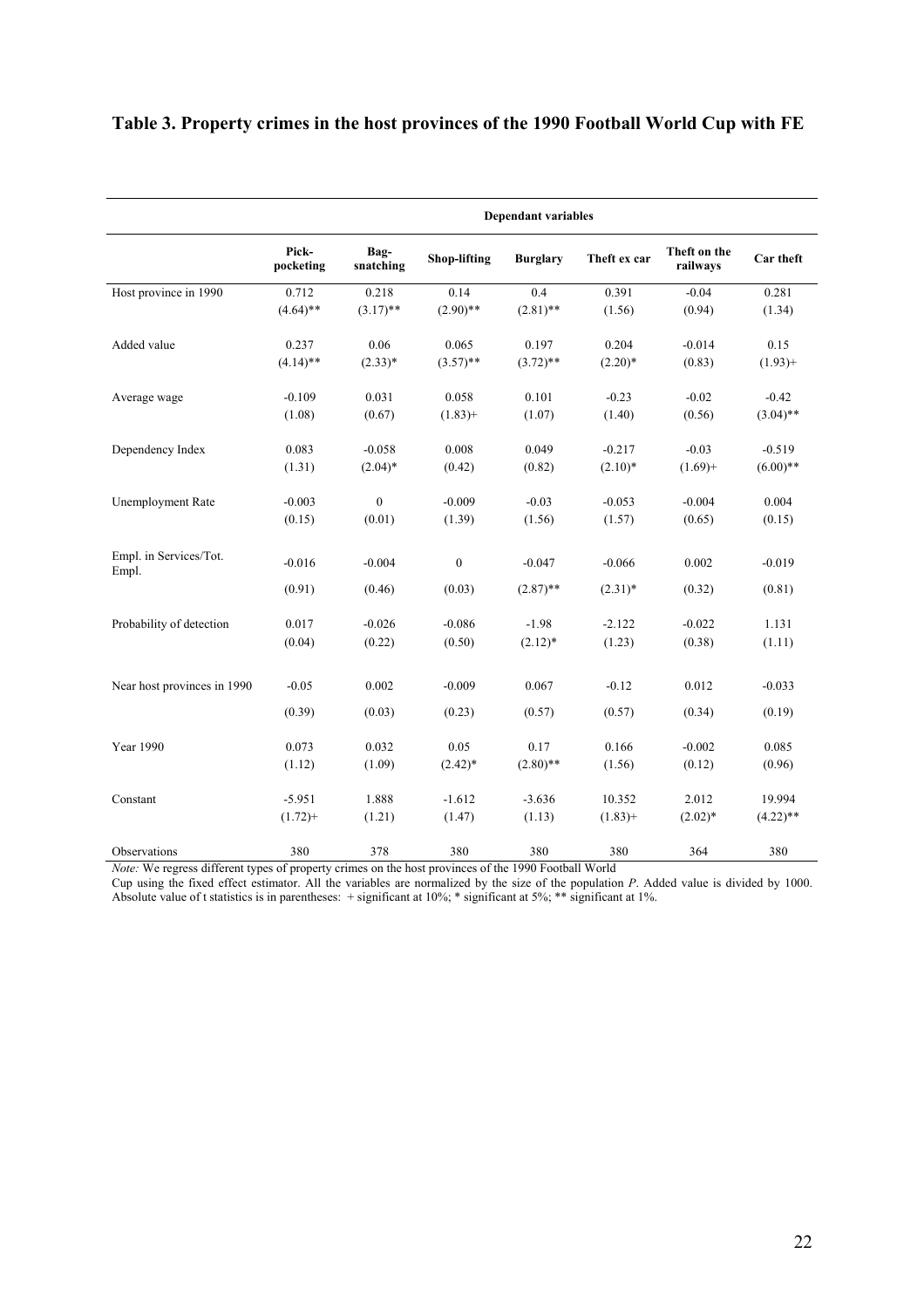## **Table 3a. Other crimes in the host provinces of the 1990 Football World Cup with FE**

|                                 |          |                  | <b>Dependant variables</b>          |                  |                     |
|---------------------------------|----------|------------------|-------------------------------------|------------------|---------------------|
|                                 | Fraud    | <b>Rapes</b>     | Personal<br>intentional<br>injuries | <b>Drugs</b>     | <b>Prostitution</b> |
| Host province in 1990           | 0.045    | 0.002            | 0.05                                | $-0.045$         | $-0.003$            |
|                                 | (0.68)   | (0.72)           | $(2.01)*$                           | (1.13)           | (0.29)              |
| Added value                     | $-0.025$ | $-0.002$         | 0.014                               | 0.026            | 0.008               |
|                                 | (1.03)   | (1.35)           | (1.47)                              | $(1.76) +$       | $(1.65)$ +          |
| Average wage                    | 0.054    | 0.003            | $-0.009$                            | 0.016            | $-0.007$            |
|                                 | (1.23)   | (1.65)           | (0.56)                              | (0.63)           | (0.83)              |
| Dependency Index                | $-0.009$ | 0.003            | 0.014                               | $\boldsymbol{0}$ | $-0.002$            |
|                                 | (0.32)   | $(2.26)^*$       | (1.33)                              | (0.01)           | (0.31)              |
| Unemployment Rate               | $-0.001$ | $-0.001$         | $\boldsymbol{0}$                    | $-0.003$         | 0.002               |
|                                 | (0.08)   | $(2.06)^*$       | (0.04)                              | (0.57)           | (1.24)              |
| Empl. in Services/Tot.<br>Empl. | 0.001    | $\boldsymbol{0}$ | $-0.006$                            | 0.004            | $\boldsymbol{0}$    |
|                                 | (0.17)   | (0.47)           | $(1.97)^*$                          | (0.93)           | (0.02)              |
| Probability of                  | 0.048    | $-0.001$         | $-0.231$                            | 0.029            | $-0.003$            |
| detection                       | (0.37)   | (0.30)           | $(5.32)$ **                         | (0.19)           | (0.25)              |
|                                 |          |                  |                                     |                  |                     |
| Near host provinces in<br>1990  | $-0.032$ | 0.001            | $-0.006$                            | $-0.02$          | $-0.007$            |
|                                 | (0.57)   | (0.42)           | (0.28)                              | (0.63)           | (0.64)              |
| <b>Year 1990</b>                | $-0.042$ | $-0.002$         | $-0.007$                            | $-0.035$         | $-0.002$            |
|                                 | (1.45)   | (1.51)           | (0.63)                              | $(2.11)*$        | (0.37)              |
| Constant                        | 0.564    | $-0.125$         | $-0.288$                            | $-0.505$         | $-0.012$            |
|                                 | (0.38)   | $(1.73) +$       | (0.50)                              | (0.57)           | (0.04)              |
| Observations                    | 380      | 327              | 380                                 | 380              | 330                 |

We regress different types of non property crimes on the host provinces of the 1990 Football World Cup using the fixed effect estimator. All the variables are normalized by the size of the population *P*. Added value is divided by 1000. Absolute value of t statistics is in parentheses: + significant at 10%; \* significant at 5%; \*\* significant at 1%.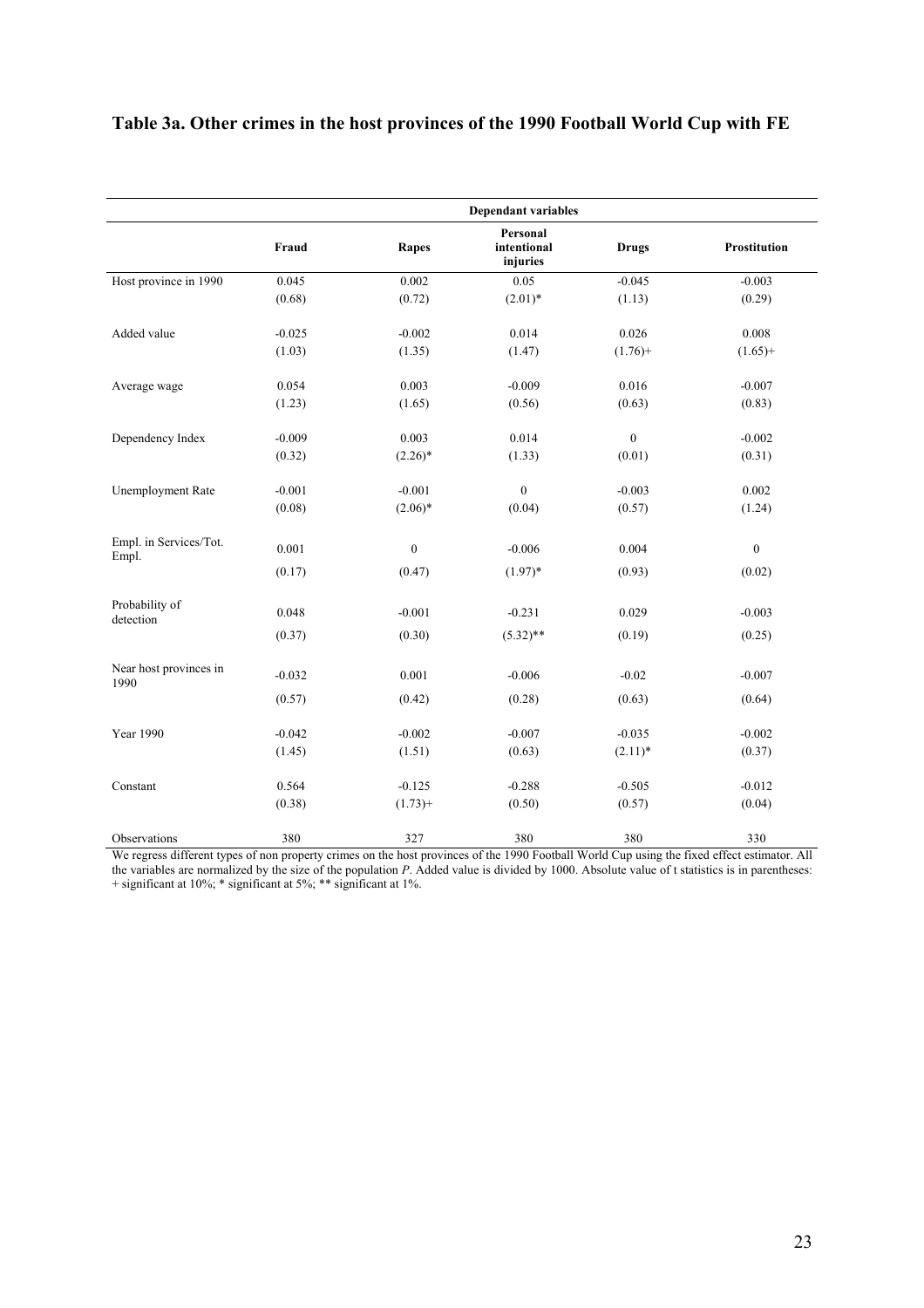## **Table 4. Property crimes in the host provinces of the 1990 Football World Cup with RE**

|                                 | <b>Dependant variables</b> |                      |                  |                 |              |                          |             |  |
|---------------------------------|----------------------------|----------------------|------------------|-----------------|--------------|--------------------------|-------------|--|
|                                 | Pick-<br>pocketing         | <b>Bag-snatching</b> | Shop-<br>lifting | <b>Burglary</b> | Theft ex car | Theft on the<br>railways | Car theft   |  |
| Host province in 1990           | 0.71                       | 0.231                | 0.144            | 0.412           | 0.433        | $-0.041$                 | 0.367       |  |
|                                 | $(4.53)$ **                | $(3.30)$ **          | $(2.97)$ **      | $(2.83)$ **     | $(1.69) +$   | (0.94)                   | (1.63)      |  |
| Added value                     | 0.153                      | $-0.012$             | 0.034            | 0.083           | $-0.038$     | $-0.001$                 | $-0.094$    |  |
|                                 | $(4.21)$ **                | (0.76)               | $(3.45)$ **      | $(3.01)$ **     | (0.59)       | (0.15)                   | $(1.89) +$  |  |
| Average wage                    | $-0.008$                   | 0.133                | 0.07             | 0.103           | 0.547        | 0.007                    | 0.75        |  |
|                                 | (0.11)                     | $(4.51)$ **          | $(3.65)$ **      | $(1.93) +$      | $(4.55)$ **  | (0.44)                   | $(7.79)$ ** |  |
| Host province                   | 2.66                       | 0.813                | 0.264            | 0.564           | 5.565        | 0.295                    | 2.454       |  |
|                                 | $(6.95)$ **                | $(5.12)$ **          | $(2.87)$ **      | $(2.35)^*$      | $(7.23)$ **  | $(4.55)$ **              | $(4.97)$ ** |  |
| Dependency Index                | 0.036                      | $-0.016$             | 0.009            | 0.031           | $-0.107$     | $-0.021$                 | $-0.142$    |  |
|                                 | (1.03)                     | (1.05)               | (0.97)           | (1.28)          | (1.62)       | $(3.06)$ **              | $(3.02)$ ** |  |
| <b>Unemployment Rate</b>        | 0.025                      | 0.009                | $-0.002$         | $-0.014$        | 0.005        | 0.001                    | 0.041       |  |
|                                 | (1.40)                     | (1.20)               | (0.31)           | (0.95)          | (0.16)       | (0.13)                   | $(1.65) +$  |  |
| Empl. in Services/Tot.<br>Empl. | 0.023                      | $-0.002$             | 0.004            | $-0.005$        | $-0.017$     | 0.003                    | $-0.007$    |  |
|                                 | $(2.14)^*$                 | (0.38)               | (1.61)           | (0.71)          | (0.86)       | $(1.70) +$               | (0.51)      |  |
| Probability of detection        | $-0.254$                   | $-0.132$             | $-0.255$         | $-3.143$        | $-3.63$      | $-0.046$                 | $-1.224$    |  |
|                                 | (0.54)                     | (1.13)               | (1.61)           | $(3.60)$ **     | $(2.09)*$    | (0.84)                   | (1.21)      |  |
| Near host provinces in<br>1990  | $-0.027$                   | 0.008                | $-0.004$         | 0.092           | $-0.061$     | 0.013                    | 0.001       |  |
|                                 | (0.21)                     | (0.13)               | (0.11)           | (0.76)          | (0.28)       | (0.35)                   | (0.00)      |  |
| Near host province              | $-0.058$                   | 0.058                | $-0.016$         | $-0.16$         | $-0.164$     | $-0.011$                 | $-0.09$     |  |
|                                 | (0.19)                     | (0.46)               | (0.22)           | (0.85)          | (0.26)       | (0.21)                   | (0.23)      |  |
| Year 1990                       | 0.049                      | 0.053                | 0.053            | 0.15            | 0.196        | $-0.005$                 | 0.19        |  |
|                                 | (0.76)                     | $(1.86) +$           | $(2.64)$ **      | $(2.54)$ *      | $(1.84) +$   | (0.28)                   | $(2.07)^*$  |  |
| Constant                        | $-5.101$                   | $-0.043$             | $-1.405$         | $-2.197$        | 3.688        | 0.934                    | 2.451       |  |
|                                 | $(2.44)$ *                 | (0.05)               | $(2.52)^*$       | (1.46)          | (0.96)       | $(2.20)*$                | (0.87)      |  |
| Observations                    | 380                        | 378                  | 380              | 380             | 380          | 364                      | 380         |  |
| Hausman test (Prob>chi2)        | 0.030                      | 0.999                | 0.135            | 0.002           | 0.013        | 0.216                    | 0.000       |  |

*Note:* We regress different types of property crimes on the host provinces of the 1990 Football World Cup using the random effect estimator. All the variables are normalized by the size of the population *P*. Added value is divided by 1000. Absolute value of z statistics is in parentheses: + significant at 10%; \* significant at 5%; \*\* significant at 1%. Results of the Hausman test are in the last line.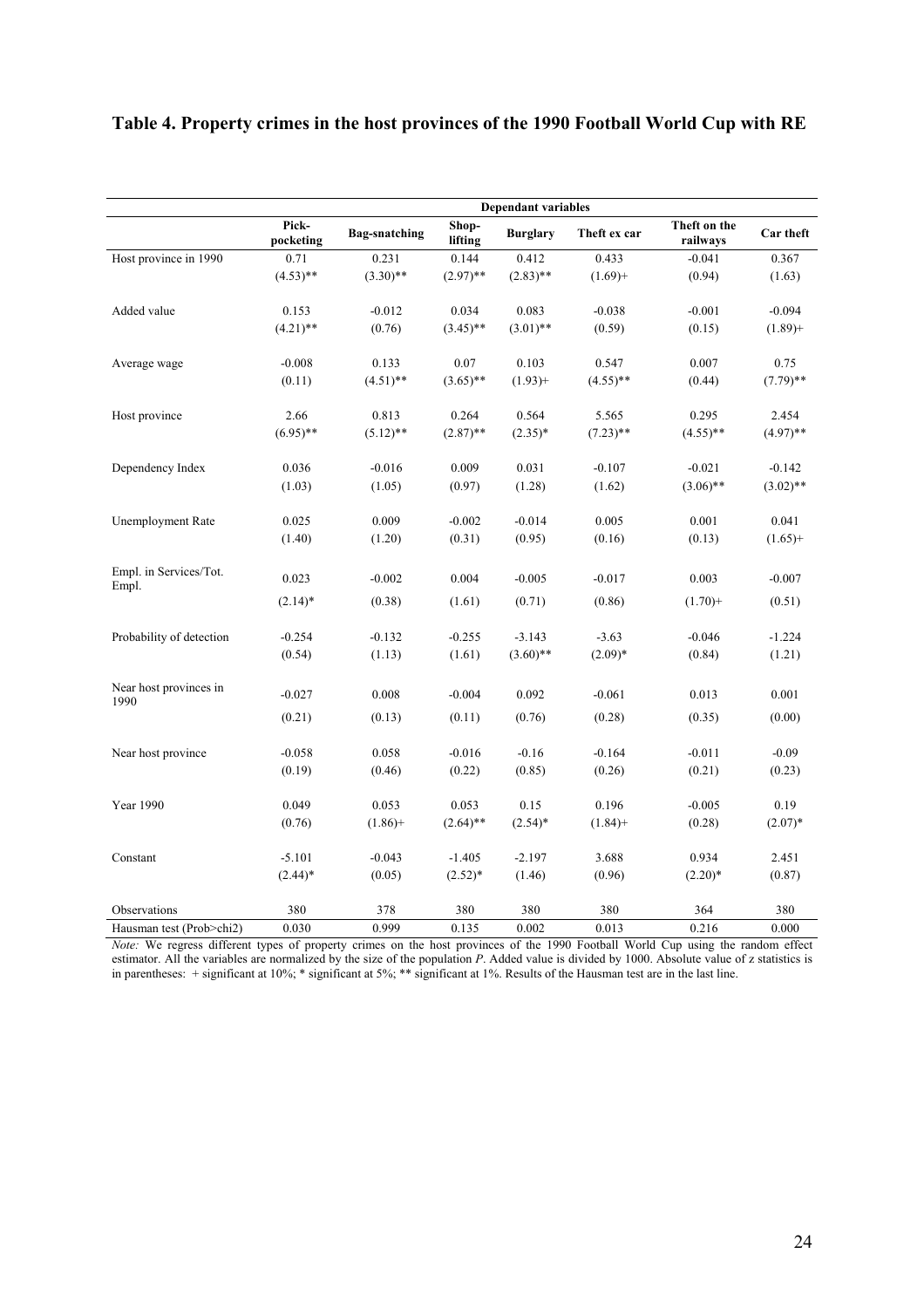## **Table 4a. Other crimes in the host provinces of the 1990 Football World Cup with RE**

|                              | <b>Dependant variables</b> |                  |                                         |              |                     |  |
|------------------------------|----------------------------|------------------|-----------------------------------------|--------------|---------------------|--|
|                              | Fraud                      | Rapes            | <b>Personal intentional</b><br>injuries | <b>Drugs</b> | <b>Prostitution</b> |  |
| Host province in 1990        | 0.044                      | 0.002            | 0.049                                   | $-0.047$     | $-0.002$            |  |
|                              | (0.67)                     | (0.67)           | $(1.94) +$                              | (1.19)       | (0.15)              |  |
| Added value                  | 0.008                      | $\overline{0}$   | 0.007                                   | 0.014        | $\mathbf{0}$        |  |
|                              | (0.93)                     | (0.29)           | (1.60)                                  | $(1.85) +$   | (0.46)              |  |
| Average wage                 | $-0.008$                   | $\boldsymbol{0}$ | $-0.014$                                | 0.018        | $-0.001$            |  |
|                              | (0.47)                     | (0.48)           | (1.58)                                  | (1.29)       | (0.63)              |  |
| Host province                | 0.074                      | $-0.001$         | 0.003                                   | 0.146        | 0.007               |  |
|                              | (1.15)                     | (0.35)           | (0.08)                                  | $(2.21)$ *   | (1.06)              |  |
| Dependency Index             | $-0.007$                   | $\boldsymbol{0}$ | 0.006                                   | $-0.009$     | 0.001               |  |
|                              | (0.97)                     | (1.41)           | (1.37)                                  | (1.27)       | $(1.78) +$          |  |
| Unemployment Rate            | 0.001                      | $\mathbf{0}$     | $-0.001$                                | $-0.002$     | $-0.001$            |  |
|                              | (0.11)                     | (0.15)           | (0.27)                                  | (0.43)       | (1.29)              |  |
|                              |                            |                  |                                         |              |                     |  |
| Empl. in Services/Tot. Empl. | 0.001                      | $\boldsymbol{0}$ | 0.001                                   | 0.003        | $\boldsymbol{0}$    |  |
|                              | (0.51)                     | $(2.36)^*$       | (0.54)                                  | (1.35)       | (0.70)              |  |
| Probability of detection     | 0.065                      | $\boldsymbol{0}$ | $-0.269$                                | $-0.025$     | $-0.002$            |  |
|                              | (0.62)                     | (0.05)           | $(6.50)$ **                             | (0.17)       | (0.17)              |  |
|                              | $-0.036$                   | 0.002            | $-0.003$                                | $-0.02$      | $-0.004$            |  |
| Near host provinces in 1990  | (0.66)                     | (0.67)           | (0.15)                                  | (0.62)       | (0.37)              |  |
|                              |                            |                  |                                         |              |                     |  |
| Near host province           | 0.014                      | $\boldsymbol{0}$ | 0.04                                    | $-0.033$     | 0.003               |  |
|                              | (0.27)                     | (0.05)           | (1.28)                                  | (0.63)       | (0.66)              |  |
| <b>Year 1990</b>             | $-0.042$                   | $-0.003$         | $-0.015$                                | $-0.031$     | $-0.002$            |  |
|                              | (1.56)                     | $(2.26)^*$       | (1.44)                                  | $(1.94) +$   | (0.41)              |  |
| Constant                     | 0.404                      | $-0.013$         | 0.087                                   | 0.187        | $-0.022$            |  |
|                              | (0.89)                     | (0.77)           | (0.33)                                  | (0.44)       | (0.47)              |  |
| Observations                 | 380                        | 327              | 380                                     | 380          | 330                 |  |
| Hausman test (Prob>chi2)     | 0.900                      | $\circ \circ$    | 0.059                                   | 0.601        | 0.845               |  |

*Note:* We regress different types of non property crimes on the host provinces of the 1990 Football World Cup using the random effect estimator. All the variables are normalized by the size of the population *P*. Added value is divided by 1000. Absolute value of z statistics is in parentheses: + significant at 10%; \* significant at 5%; \*\* significant at 1%. Results of the Hausman test are in the last line. °°The estimated variance is negative.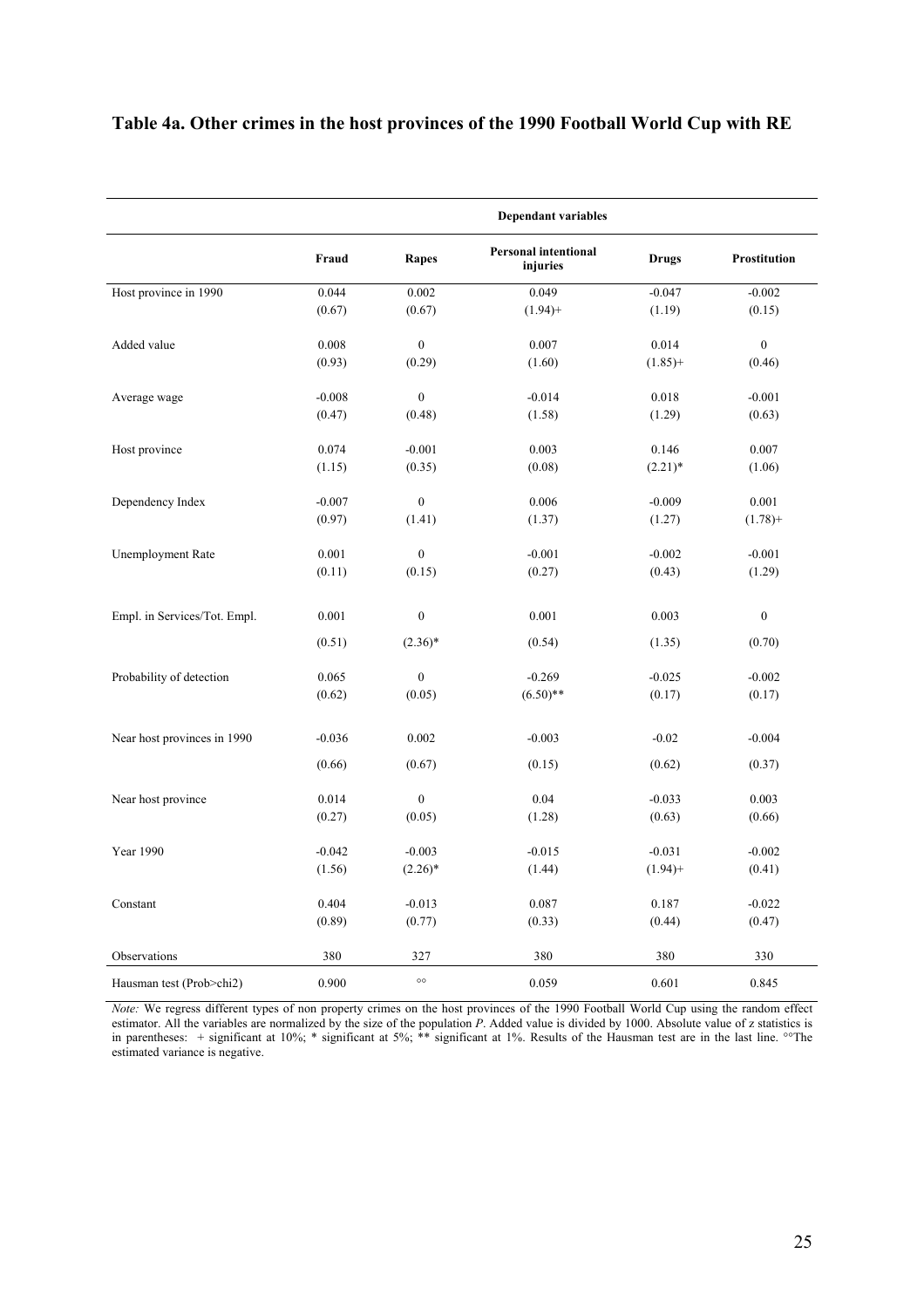#### Table 5. Robustness checks for property crimes

|                                                 |                    |                                         |                                 | <b>Dependant variables</b> |                 |                             |           |
|-------------------------------------------------|--------------------|-----------------------------------------|---------------------------------|----------------------------|-----------------|-----------------------------|-----------|
|                                                 | Pick-<br>pocketing | Bag-<br>snatching                       | Shop-<br>lifting                | <b>Burglary</b>            | Theft ex<br>car | Theft on<br>the<br>railways | Car theft |
|                                                 |                    | Province-specific linear time trends    |                                 |                            |                 |                             |           |
| Host province in 1990                           | 0.389              | 0.129                                   | 0.076                           | 0.248                      | 0.278           | $-0.017$                    | 0.017     |
|                                                 | $(4.25)$ **        | $(2.99)$ **                             | $(2.50)*$                       | $(2.72)$ **                | $(1.98)*$       | (0.36)                      | (0.14)    |
|                                                 |                    |                                         | Domestic and foreigner tourists |                            |                 |                             |           |
| Host province in 1990                           | 0.695              | 0.212                                   | 0.143                           | 0.392                      | 0.386           | $-0.036$                    | 0.223     |
|                                                 | $(4.50)$ **        | $(3.06)$ **                             | $(2.95)$ **                     | $(2.72)$ **                | (1.53)          | (0.83)                      | (1.07)    |
|                                                 |                    | Interaction tourists - hosting province |                                 |                            |                 |                             |           |
| Host province in 1990                           | 0.534              | 0.369                                   | 0.302                           | 0.528                      | 0.664           | 0.072                       | 0.439     |
|                                                 | $(1.92) +$         | $(2.98)$ **                             | $(3.54)$ **                     | $(2.07)^*$                 | (1.47)          | (0.92)                      | (1.18)    |
| Interaction tourists - hosting<br>province 1990 | 0.028              | $-0.052$                                | $-0.051$                        | $-0.068$                   | $-0.116$        | $-0.034$                    | $-0.088$  |
|                                                 | $-(0.44)$          | $(1.85) +$                              | $(2.63)$ **                     | $-(1.17)$                  | $-(1.13)$       | $(1.92) +$                  | $-(1.04)$ |

*Note:* We did a robustness check regressing different types of property crimes on the host provinces of the 1990 Football World Cup using province-specific linear time trends, introducing domestic and foreigner tourists and, finally, interacting tourists with the hosting cities. Each section represents different regressions. Absolute value of t statistics are in parentheses: + significant at 10%; \* significant at 5%; \*\* significant at 1%.

#### Table 5a. Robustness checks for other crimes

|                                                 | <b>Dependant variables</b> |           |                                         |              |                     |  |
|-------------------------------------------------|----------------------------|-----------|-----------------------------------------|--------------|---------------------|--|
|                                                 | Fraud                      | Rapes     | <b>Personal intentional</b><br>injuries | <b>Drugs</b> | <b>Prostitution</b> |  |
|                                                 |                            |           | Province-specific linear time trends    |              |                     |  |
| Host province in 1990                           | 0.003                      | 0.004     | 0.038                                   | $-0.038$     | $-0.001$            |  |
|                                                 | (0.05)                     | (1.12)    | $(1.86) +$                              | (1.12)       | (0.11)              |  |
|                                                 |                            |           | Domestic and foreigner tourists         |              |                     |  |
| Host province in 1990                           | 0.046                      | 0.002     | 0.059                                   | $-0.042$     | $\mathbf{0}$        |  |
|                                                 | (0.69)                     | (0.87)    | $(2.40)^*$                              | (1.05)       | (0.02)              |  |
|                                                 |                            |           | Interaction tourists - hosting province |              |                     |  |
| Host province in 1990                           | 0.09                       | $-0.001$  | 0.099                                   | $-0.009$     | $-0.003$            |  |
|                                                 | (0.75)                     | (0.16)    | $(2.25)^*$                              | (0.12)       | (0.16)              |  |
| Interaction tourists - hosting province<br>1990 | $-0.012$                   | 0.001     | $-0.015$                                | $-0.011$     | 0.001               |  |
|                                                 | $-(0.44)$                  | $-(0.76)$ | $-1.51$                                 | $-(0.70)$    | $-(0.20)$           |  |

*Note:* We did a robustness check regressing different types of non property crimes on the host provinces of the 1990 Football World Cup using province-specific linear time trends, introducing domestic and foreigner tourists and, finally, interacting tourists with the hosting cities. Each section represents different regressions. Absolute value of t statistics are in parentheses: + significant at 10%; \* significant at 5%; \*\* significant at 1%.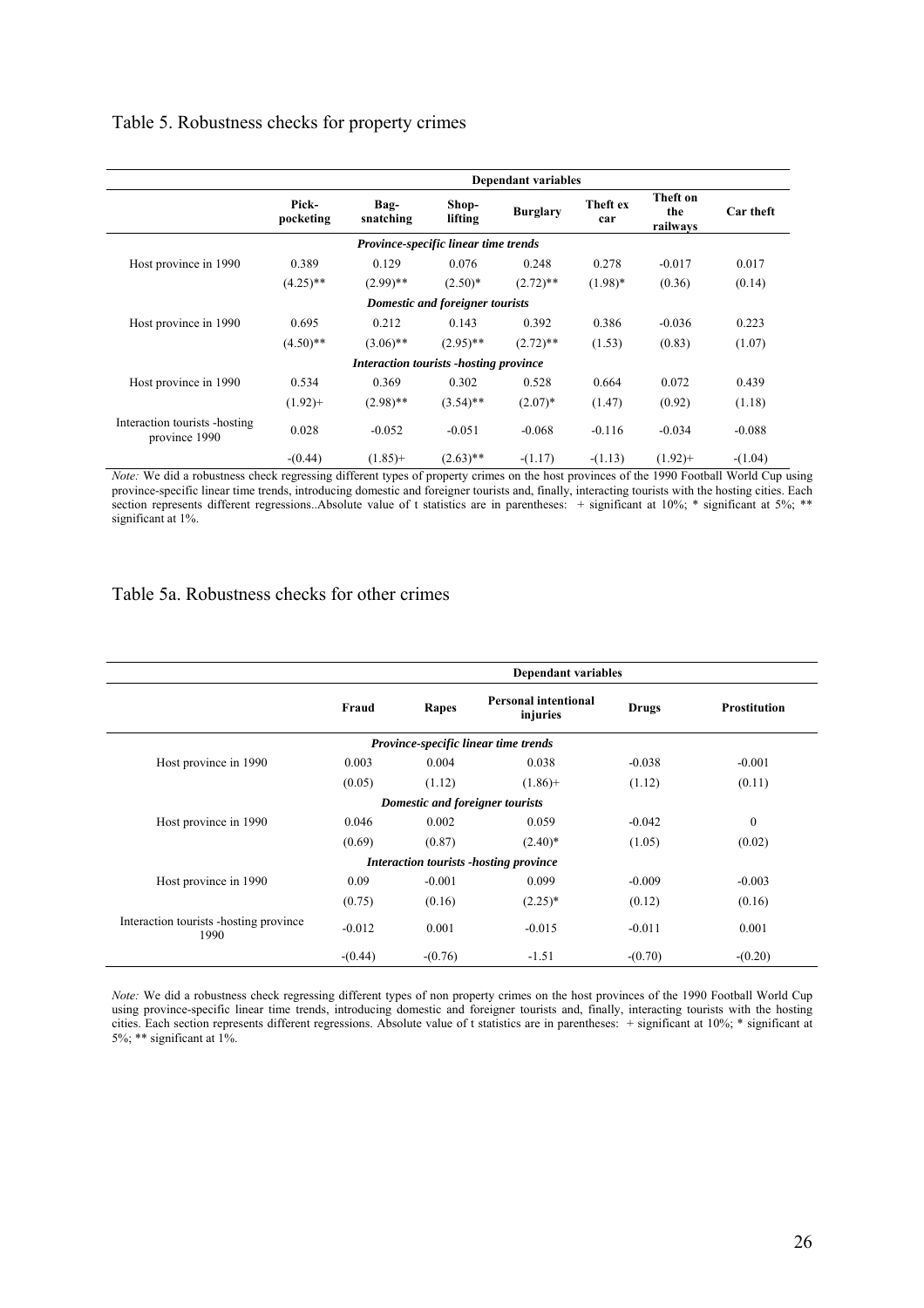| Variable                      | <b>Description</b>                                                                                                                                                                                                                       |
|-------------------------------|------------------------------------------------------------------------------------------------------------------------------------------------------------------------------------------------------------------------------------------|
| Rapes                         | To compel a person through physical force or duress to have sexual<br>intercourse                                                                                                                                                        |
| Intentional personal injuries | To commit physical injuries with guilty mind                                                                                                                                                                                             |
| Pick-pocketing                | To steal from the pockets of others in public places                                                                                                                                                                                     |
| Bag-snatching:                | To take an item the victim is wearing or carrying from the victim using<br>(slight) force                                                                                                                                                |
| Shop-lifting                  | To steal items from shops excluding theft by employees                                                                                                                                                                                   |
| <b>Burglary</b>               | To enter any building or part of a building as a trespasser with the intention to<br>steal                                                                                                                                               |
| Theft ex car                  | To commit the theft of property from vehicles such as wheels and stereos,<br>along with personal items like bags, briefcases, laptops, mobile phones, CDs,<br>wallets and sunglasses, etc.                                               |
| Theft on the railways         | To commit a theft on the railways                                                                                                                                                                                                        |
| Car theft                     | To commit the theft or attempted theft of a motor vehicle                                                                                                                                                                                |
| Fraud                         | To deceive someone to damage him usually to obtain property or services<br>unjustly (example are flase advertising, identity theft, false billing, forgery of<br>dicuments or signatures, false isurance claim, investment frauds, etc.) |
| Drugs                         | To produce and trade any drug product                                                                                                                                                                                                    |

# **Data Appendix - A qualitative description of the crimes**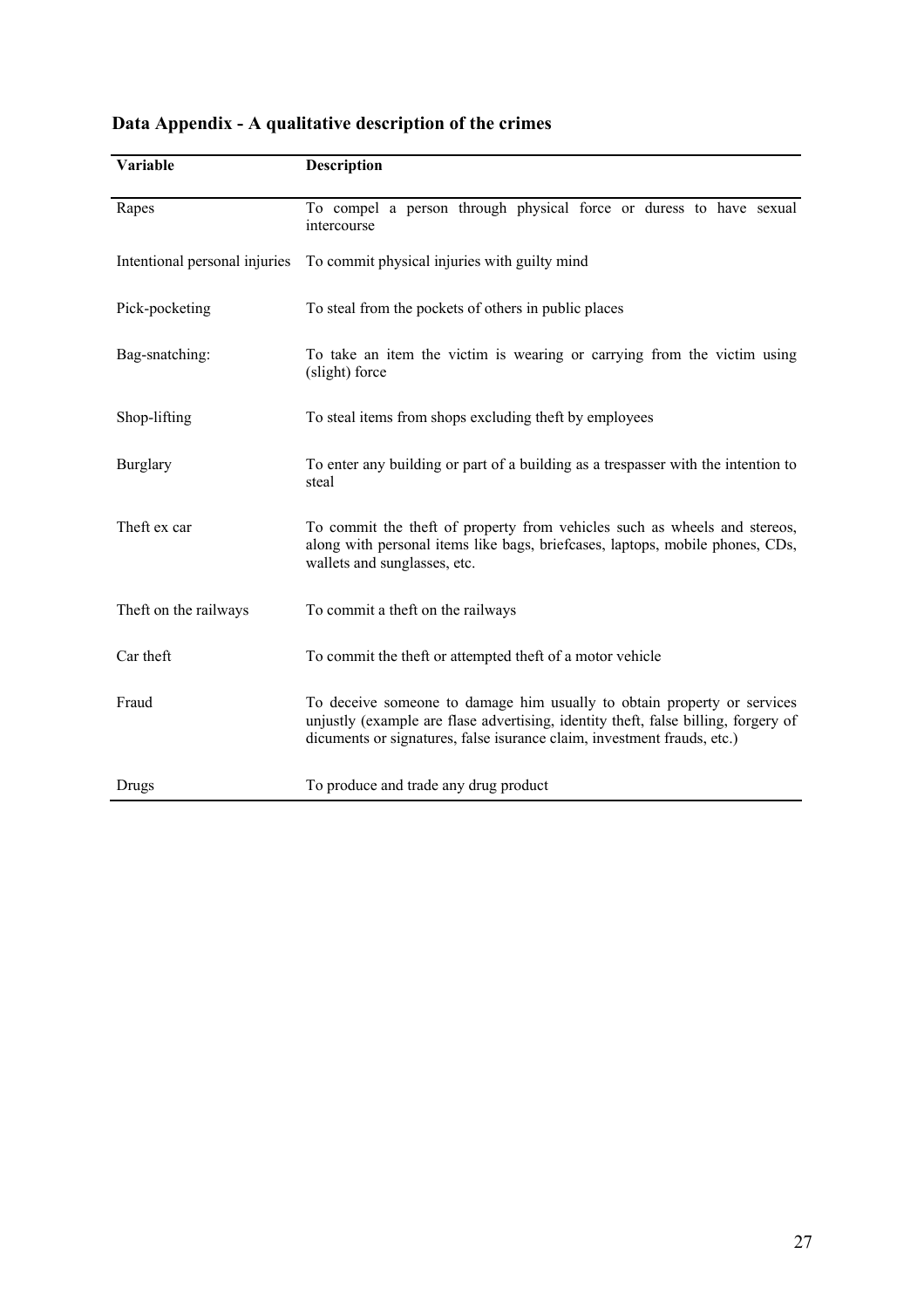#### **References**

- Andersson, Tommy D., Rustad A. and Solberg Harry Arne (2004), "Local residents' evaluation of sports events," *Managing Leisure*, *9*, p. 145-158.
- Andranovich G., Burbank and M. J., Heying C. H. ( 2000), "Politics or Piecemeal Resistance?: Citizen Opposition to Olympic-Related Economic Growth," *Urban Affairs Review*; *35*; p. 334-357.
- Baloglu S., and Deccio C. (2002), "Non host Community Resident Reactions to the 2002 Winter Olympics: The Spillover Impacts," *Journal of Travel Research*; *41*; p. 46-56.
- Barker, M. (2004), "Crime and Sport Event Tourism. The 1999-2000 America's cup" in *Sport Tourism: Interrelationship, Impacts and Issues*, Brent W. Ritchie and Daryl Adair (Eds), pp. 174 -191.
- Barker, M., Meyer D., Page and S. (2002), "Modelling tourism crime. The 2000 America's Cup," *Annals of Tourism Research*, *29-3*, p. 762-782.
- Becker, G. S. (1968), "Crime and punishment: an economic approach," *The Journal of Political Economy*, *76-2*, p. 169-217
- Bessant, J. (1993), "Young people and violence: a focus on schools ( a report of a pilot study), Second National Conference on Violence" convened by the Australian Institute of Criminology and held in Canberra, 15-18 June 1993
- Billings, S. & depken, C. A. II (2011). Sports Events and Criminal Activity: A Spatial Analysis. In R.T.. Jewell (ed.), Violence and Aggression in Sporting Contests: Economics, History and Policy. USA: Springer Publishing.
- Block, M. K. and Heineke J.M. (1975), "A labour theoretic analysis of the criminal choice," *American Economic Review*, *65-3*, p. 314-325.
- Buonanno, P. and Leonida L. (2006), "Education and crime: evidence from Italian regions," *Applied economics letter*, *13*, p. 709-713.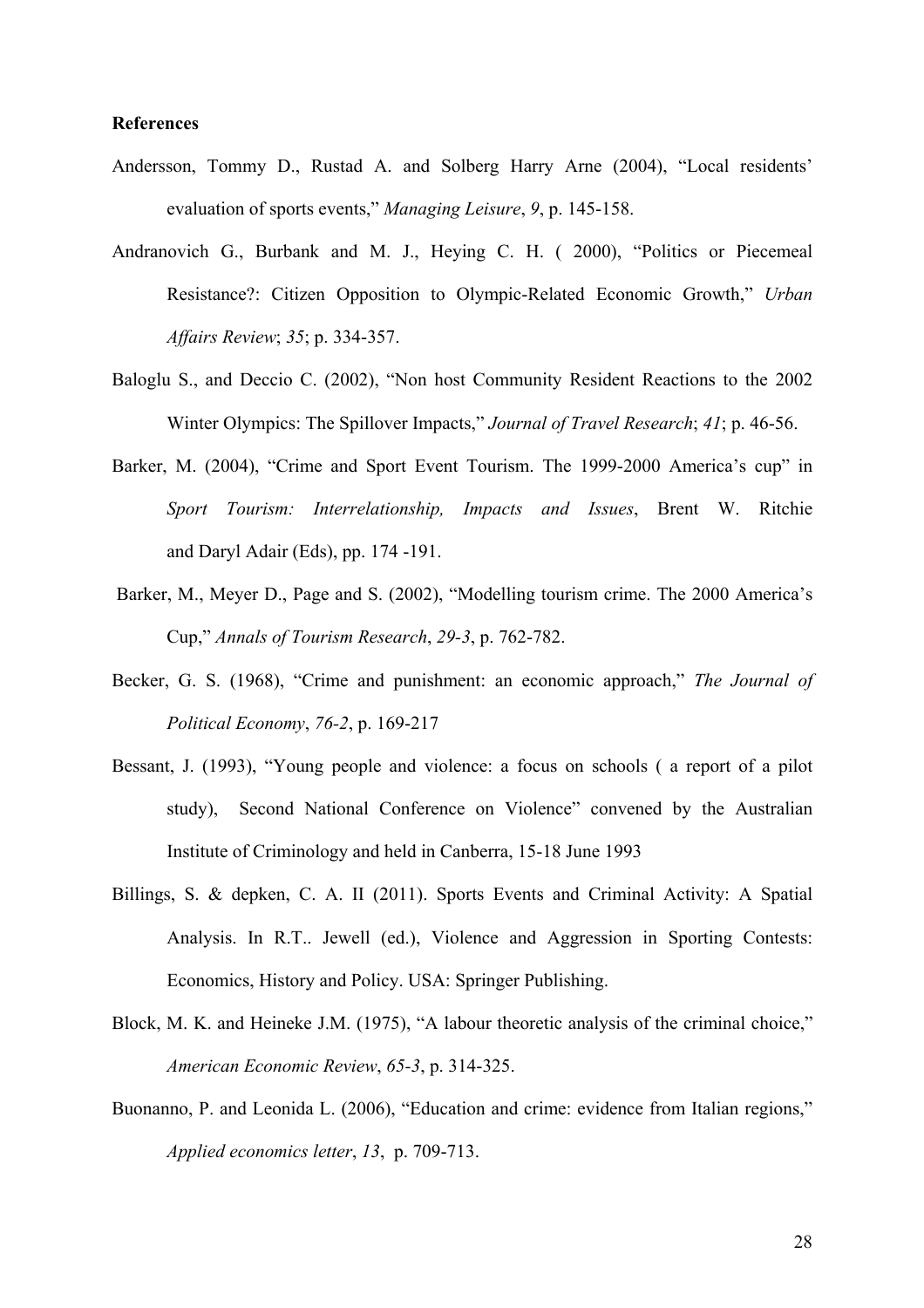- Burns, J. P. A. and Mules, J. (1989), "An economic evaluation of the Adelaide Gran Prix ," in *The planning and evaluation of hallmark events*, p. 172-185.
- Cherry T. L. and List J.A. (2002), "Aggregation bias in the economic model of crime," *Economics Letters*, *75*, p. 81–86.
- Chesney –Lind M. and Lind I. Y. (1986), "Visitors as victims. Crimes against tourists in Hawaii," *Annals of Travel Research*, *13-2*, p. 167-191.
- Clarke, A. (2004), "Evaluating mega events: a critical review," presented at the 3rd DeHaan Tourism Management Conference: The Impact and Management of Tourism - Related Events, Nottingham University Business School, p. 1-22.
- Cook P. J. and Zarkin G. A. (1985), "Crime and the business cycle," *Journal of Legal Studies*, *15*, PP. 115-128.
- Cornwell, C. and Trumbull, W. N. (1994). "Estimating the Economic Model of Crime with Panel Data," *The Review of Economics and Statistics*, *76-2*, pp. 360-366.
- Dimanche, F. and Lepetic A. (1999), "New Orleans Tourism and Crime: A Case Study," *Journal of Travel Research*, *38*, p. 19-23.
- Dwyer L. and Mules T. (2005), "Public sector support for sport tourism events: the role of cost-benefit analysis," *Sport in Society*, *8*, p. 338-355.
- Ehrlich I. (1973), "Participation in illegitimate activities: a theoretical and empirical investigation," *Journal of Political Economy*, *81-3*, p. 521-565.
- Ehrlich I. (1996), "Crime, punishment, and the market for offenses," *Journal of Economic Perspectives*, *10-1*, p. 43-67.
- Fajnzylber, P., Lederman, D. and N. Loayza (2002), "What causes violent crime?," *European Economic Review*, *46*, p. 1323-1357.
- Freeman, R. B. (1996), "Why do so many young American men commit crimes and what might we do about it?," *The Journal of Economic Perspectives*, *10-1*, p. 25-42.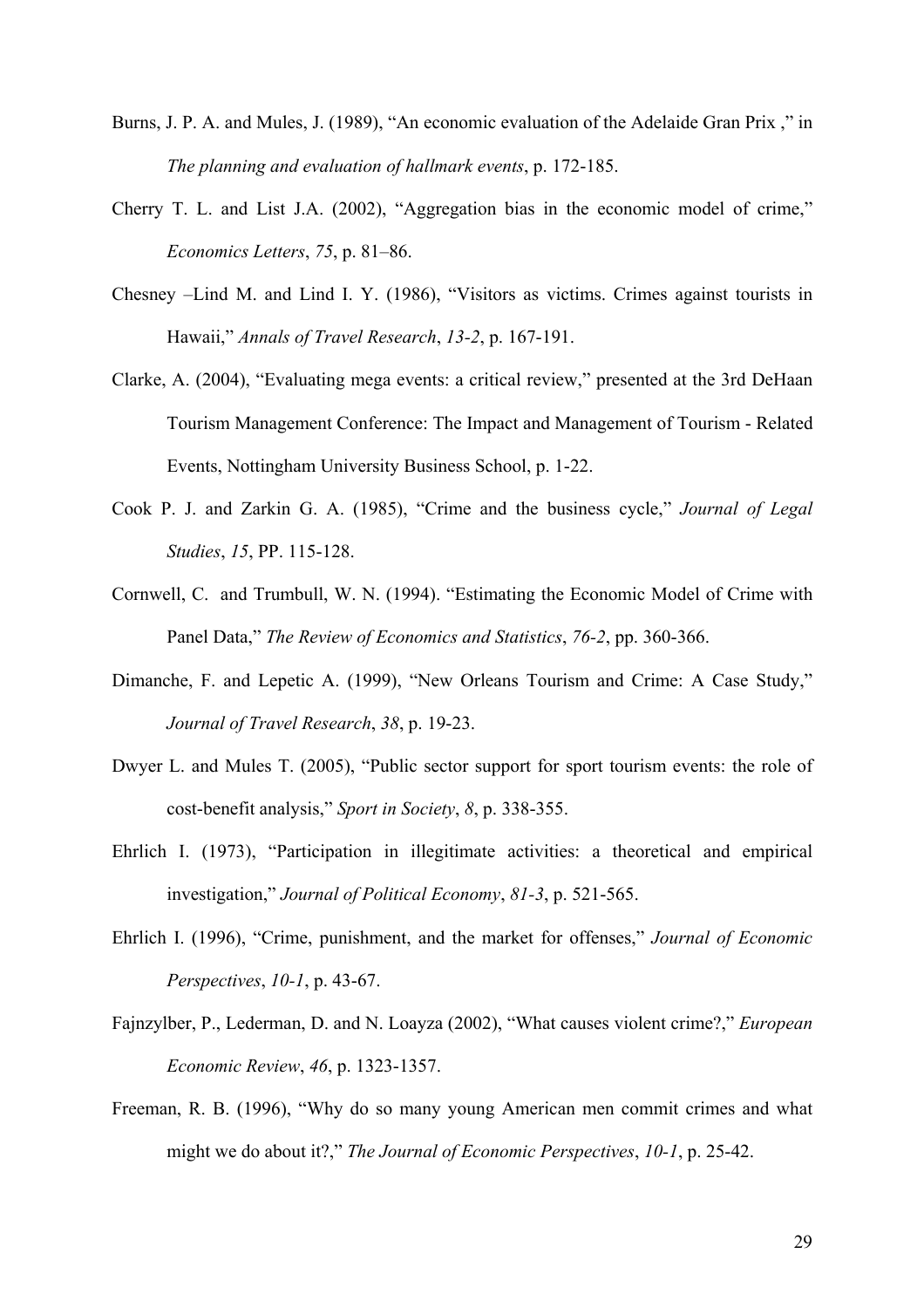Freeman, R. B. (1999), "The economics of crime." *Handbook of Labor Economics*, *3*, Ashenfelter O. and Card D. (Eds), p. 3530-3563.

Getz, D. (1997), *Event Management and Event Tourism*, New York, Cognizant, Elmsford.

- Glaeser, E.L. (1999), An Overview of Crime and Punishment, Washington: World Bank. Mimeographed.
- Hall, C. M. and H. J. Selwood (1989) "America's Cup Lost: Paradise Retained? The Dynamics of a Hallmark Tourist Event" in *The Planning and Evaluation of Hallmark Events*, G. J. Syme, B. J. Shaw, D. M. Fenton and W. S. Mueller, (eds.), pp. 103-118.
- Hall, C. M. (1989), "Hallmark events and the planning process" in *The planning and evaluation of hallmark events*, J. Syme, B. J. Show, D.M. Fenton & W.S. Mueller (eds.), Avebury, p. 20-39.
- Hall, C.M. (1992), *Hallmark Tourist Events: Impact, Management and Planning*, London, Belhaven.
- Hall, C.M. (1997), "Mega-events and their legacies" in *Quality management in urban tourism*, P.E. Murphy (eds.), Wiley, Chixhester, New York, pp. 91-102.
- Harper D. W. (2001), "Comparing Tourists Crime Victimization," *Annals of Tourism Research*, 28-4, p. 1053-1056.
- Hiller, H. H. (1989), "Impact and image: the convergence of urban factors in preparing for the 1988 Calgary Winter Olympics" in *The planning and evaluation of hallmark events*, p. 119-131.
- Howsen Roy, M. and Jarrell, S. (1987), "Some determinants of property crime: economic factors influence criminal behaviour but cannot completely explain the syndrome," *American Journal of Economics and Sociology*, *46-4*, p. 445-457.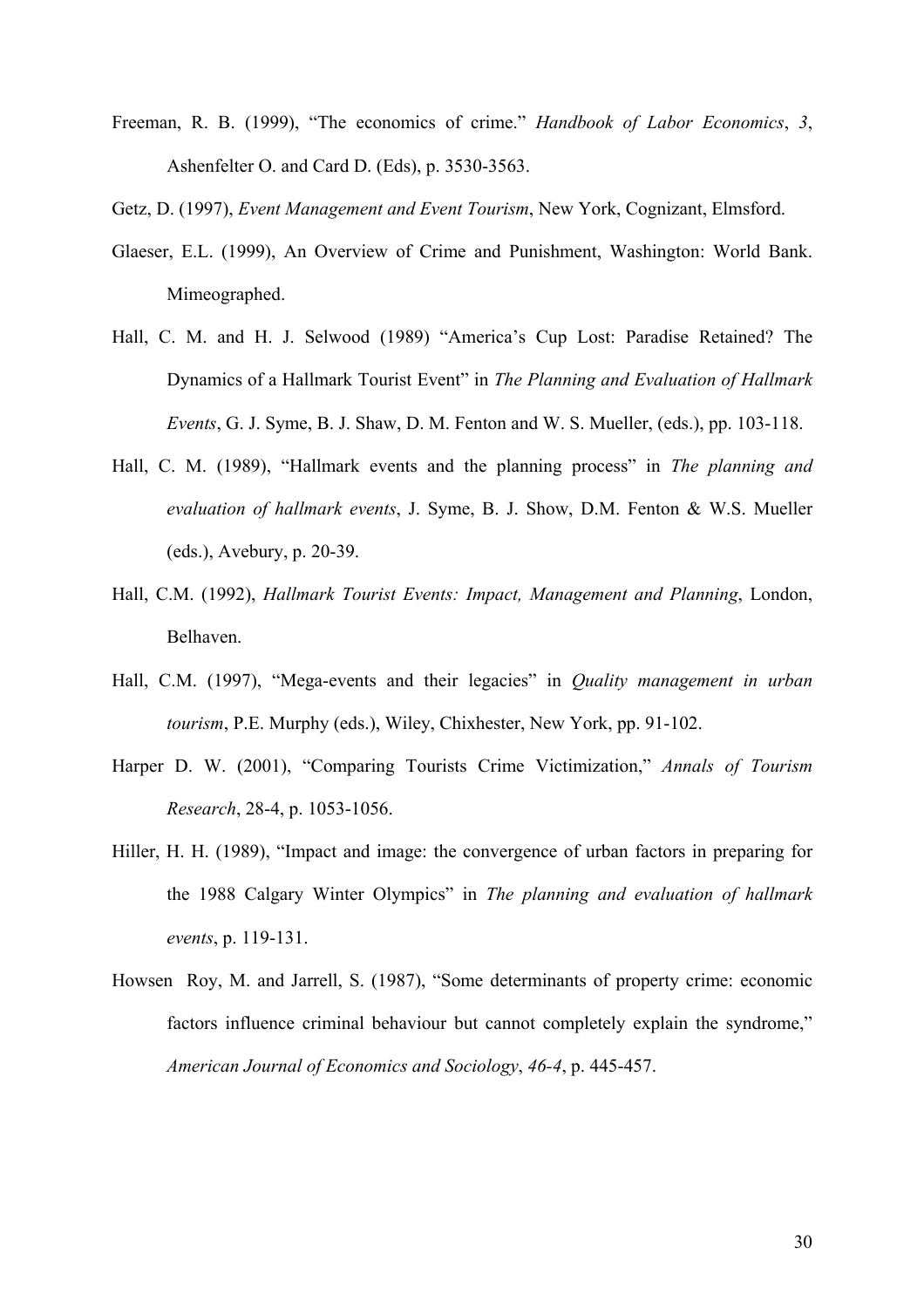- Howsen Roy M. and Jarrell S. (1990), "Transient Crowding and Crime: The More "Strangers" in an Area, the More Crime Except for Murder, Assault and Rape," *American Journal of Economics and Sociology*, *49-4*, p. 483-494.
- Imrohoroglu, A.., Merlo, A., Rupert, P. (2004), "What accounts for the decline in crime?," *International Economic Review, 45-3*, p. 707-729.
- Levitt S. D. and Miles T. J. (2004), "Empirical Studies of Criminal Punishment," *The handbook of Law and Economics*, Polinsky A.M. and Steven Shavell S. (Eds.), p. 1- 72.
- Marselli, R. and Vannini, M. (1997) "Estimating a Crime Equation in the Presence of Organized Crime: Evidence from Italy," *International Review of Law and Economics*, *17*, p. 89-113.
- Marselli, R. and Vannini, M. (1999), *Economia della criminalità: delitto e castigo come scelta razionale*, UTET, Torino, pp. 376.
- Marselli, R. and Vannini M., (2000) "Quanto incide la criminalità sui tassi di disoccupazione?," *Rivista di politica economica*, *5*, pp. 273-299.
- Neumayer, E. (2004), "The impact of Political Violence on Tourism. Dynamic cross section estimation," *Journal of Conflict Resolution*, *48-2*, pp. 259-281.
- McPheters, L. R. and Stronge W. B., (1974), "Crime as an environmental externality of tourism: Miami, Florida," *Land Economics*, *50-4*, p. 288-292.
- Oberwittler, D. (2004), "A Multilevel Analysis of Neighbourhood Contextual Effects on Serious Juvenile Offending: The Role of Subcultural Values and Social Disorganization," *European Journal of Criminology*, *1*, p. 201-235
- Ohmann S., Jones, I. and Wilkes, K. (2006), "The perceived social impacts of the 2006 Football World Cup on Munich Residents," *Journal of Sport and Tourism*, *11-2*, p. 129–152.